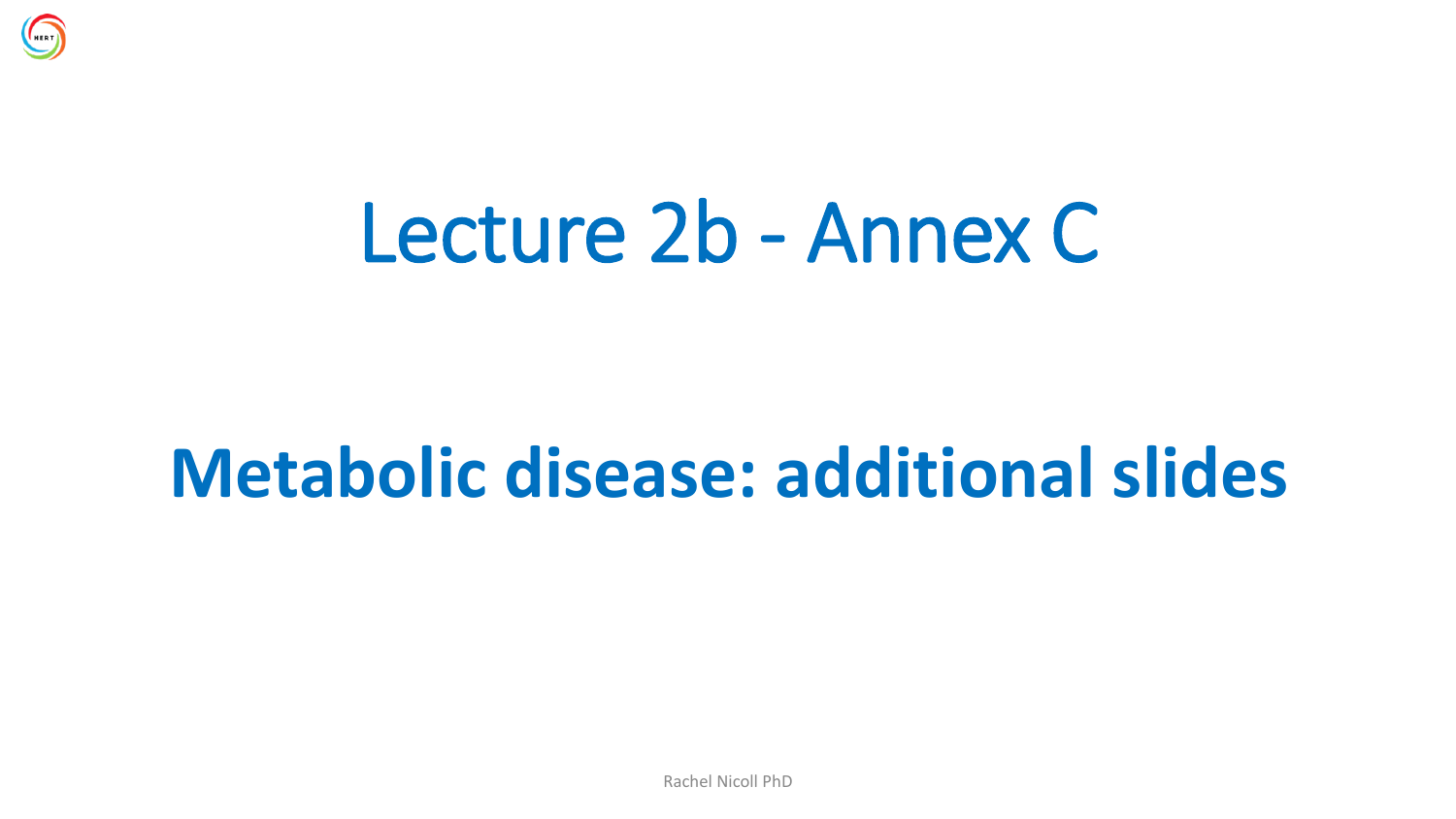#### **How the obesity epidemic began: The 1995 Food Pyramid designed from the US Dietary Guidelines**



C 2005 Encyclopadia Britannica, Inc.

- What is on the base? Bread, pasta, cereals, rice
- American Heart Association (AHA) 1995: *An eating plan for Healthy Americans*: Eat 6 or more servings per day of breads, cereals, pasta and starchy vegetables, low in fat and cholesterol. Don't eat cholesterol-rich eggs and red meat. And choose fruit punches and carbonated soft drinks as beverages.
- 2000: the AHA denounce low carb diets as dangerous fads.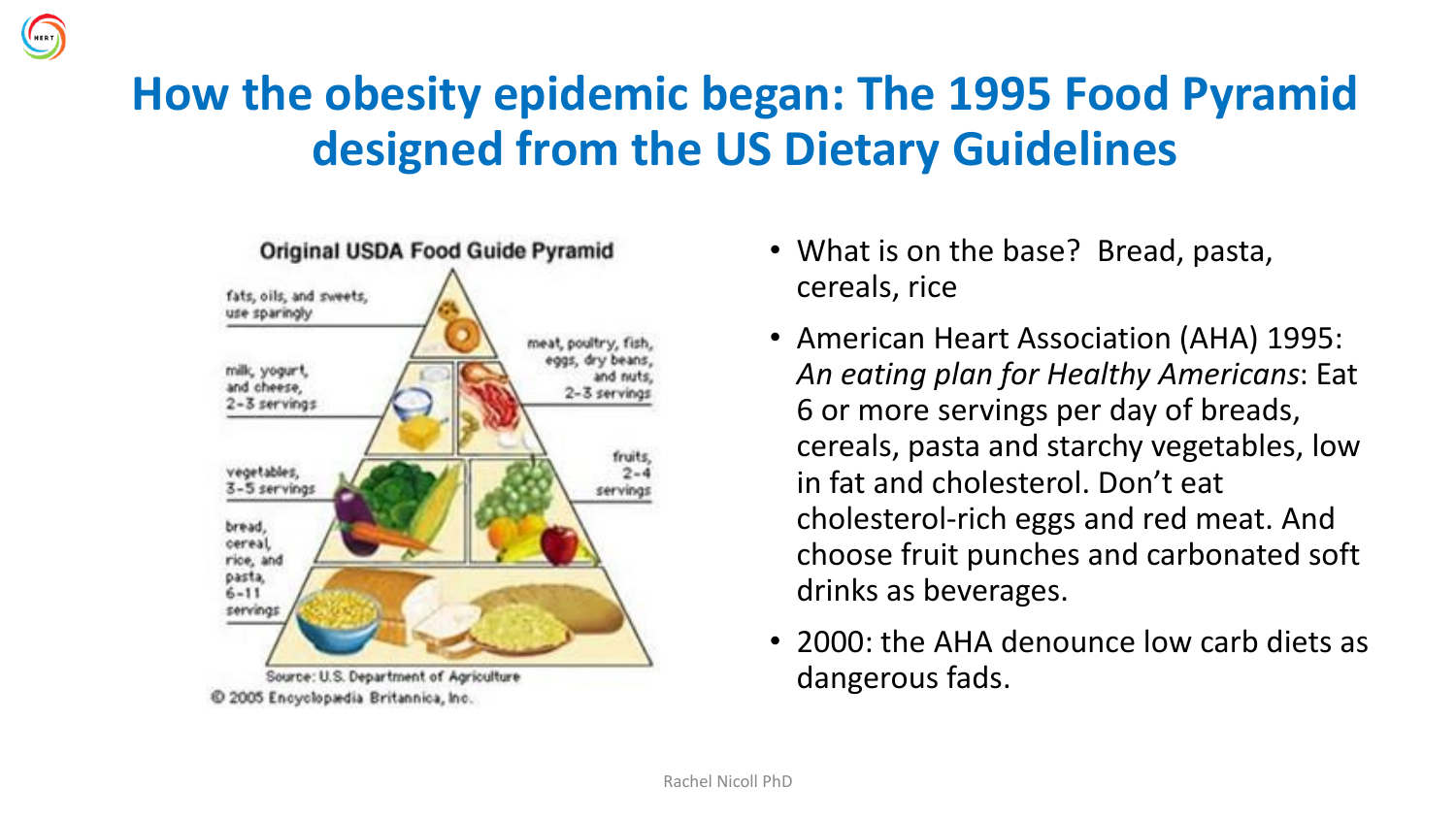## Consequences of compliance with the US Dietary Guidelines

- Fat intake decreased from 45% of calories to 35%, animal protein decreased 18%, egg consumption decreased 18%, grains and sugar consumption increased exponentially. America had complied!
- How much rigorous testing of the low fat diet had been carried out prior to these recommendations? None.
- Were our genes adapted to low fat, high sugar and high carbs? No.
- Did rates of heart disease decrease? Yes, but not by as much as expected and this may be due to earlier detection and medication.
- Instead, obesity and T2D increased dramatically.
- Coincidence?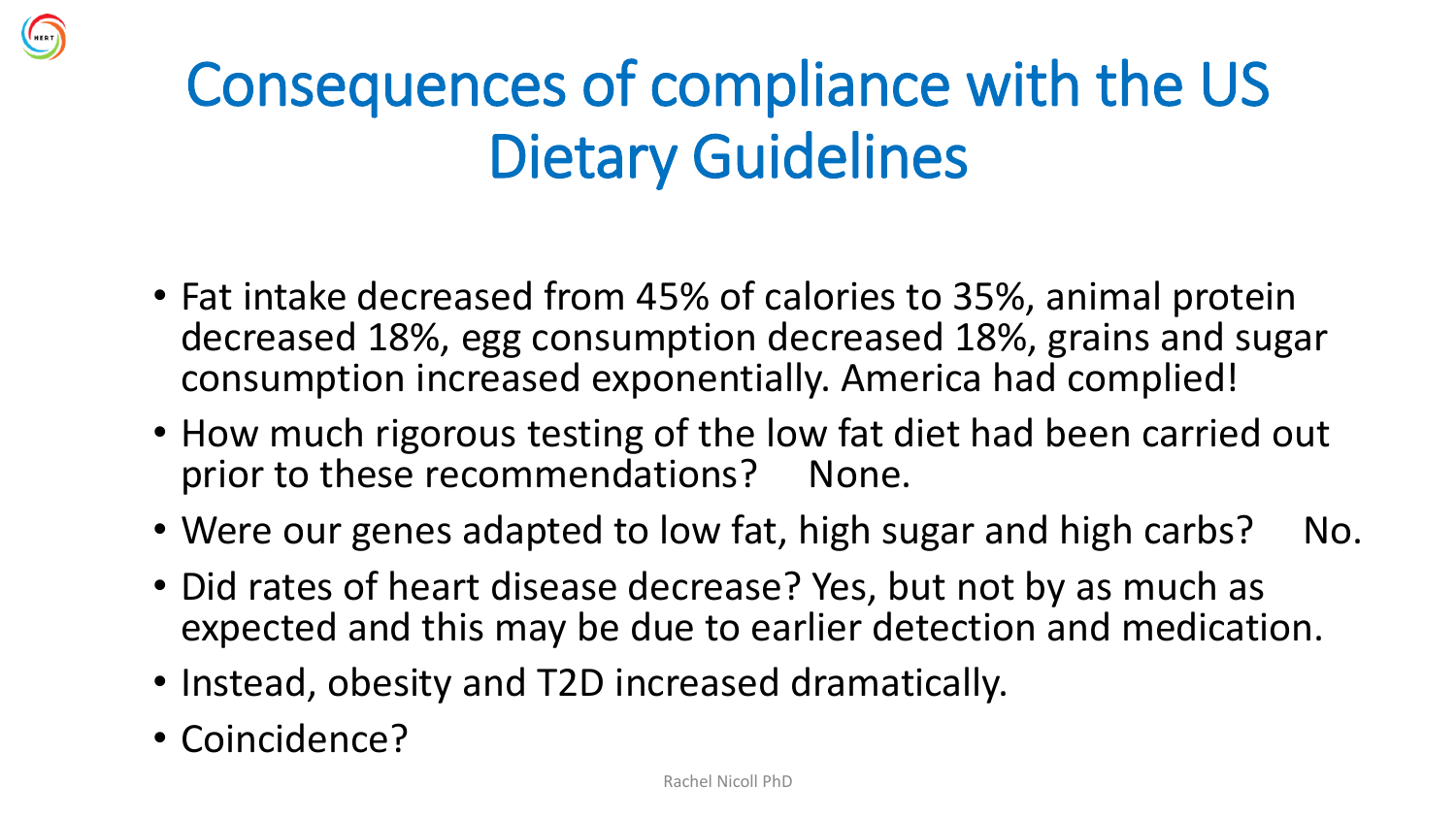#### **The Obesity Epidemic in the US started at almost the same time as the low-fat Dietary Guidelines were published**



G

National Center for Health Statistics (US). Hyattsville (MD): 2009 Mar Chartbook.

Rachel Nicoll PhD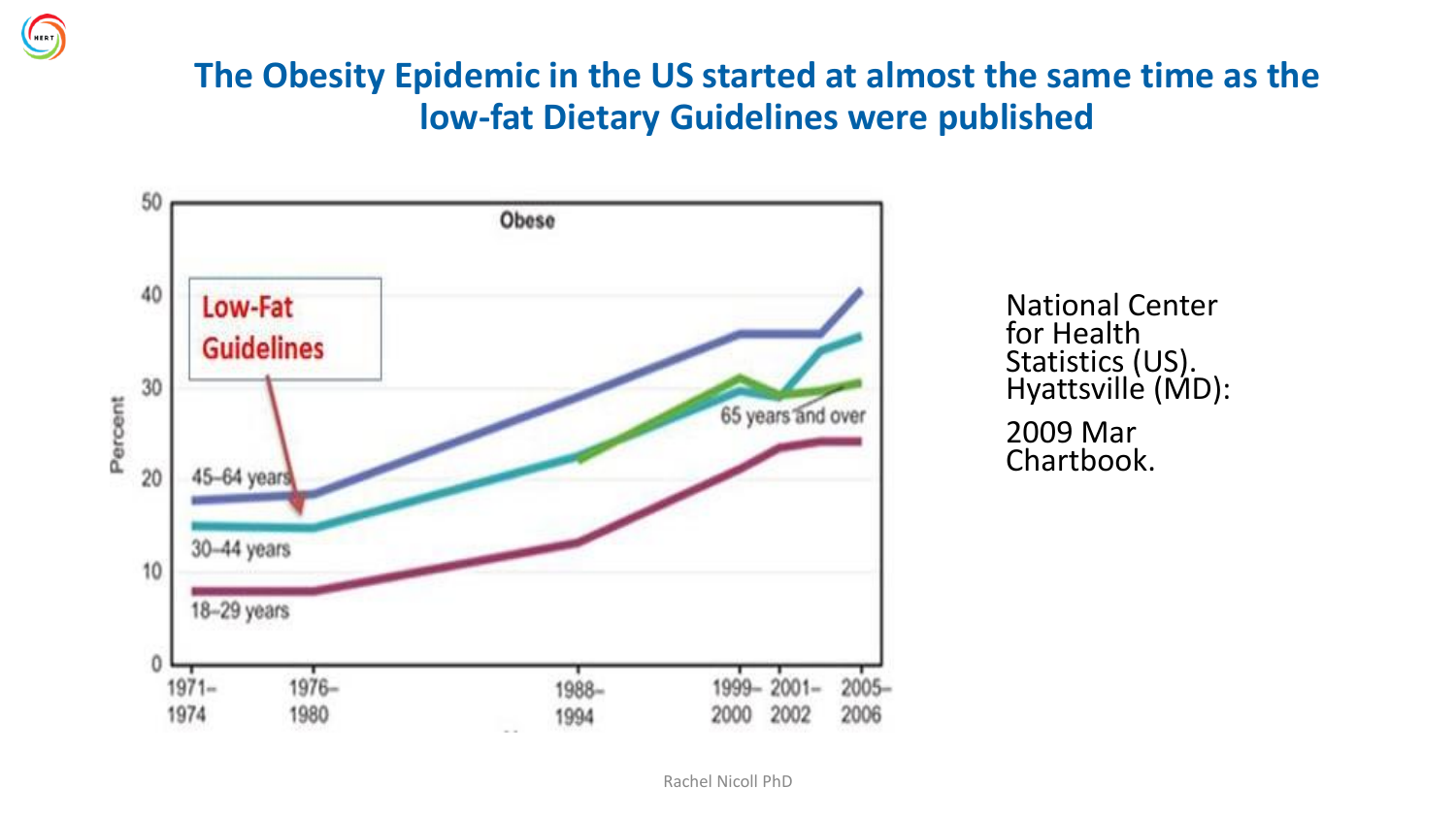

#### The 2006 Women's Health Initiative Dietary Modification Trial

- Intervention group were told to reduce dietary fat to 20% of daily calories, and increase F&V to 5 a day and grains to 6 portions a day and were encouraged to increase exercise. They received education, group activities, message campaigns and personalised feedback, all highly labour- and therefore cost-intensive.
- The control group was told to eat their normal higher calorie, higher fat diet but were given dietary guidelines.

Results at Year 3:

- The intervention group reduced calories by around 20% and reduced fat to 30% of calories (not 20%).
- Intervention group difference in mean weight from baseline: 2.4 lbs (1.1kg).
- Difference between intervention and control groups: mean 2.2lbs (1kg).

Actual weight loss is not mentioned once in the Abstract – the failure to lose much weight is buried in the body of the paper.

*Howard BV, JAMA, 2006*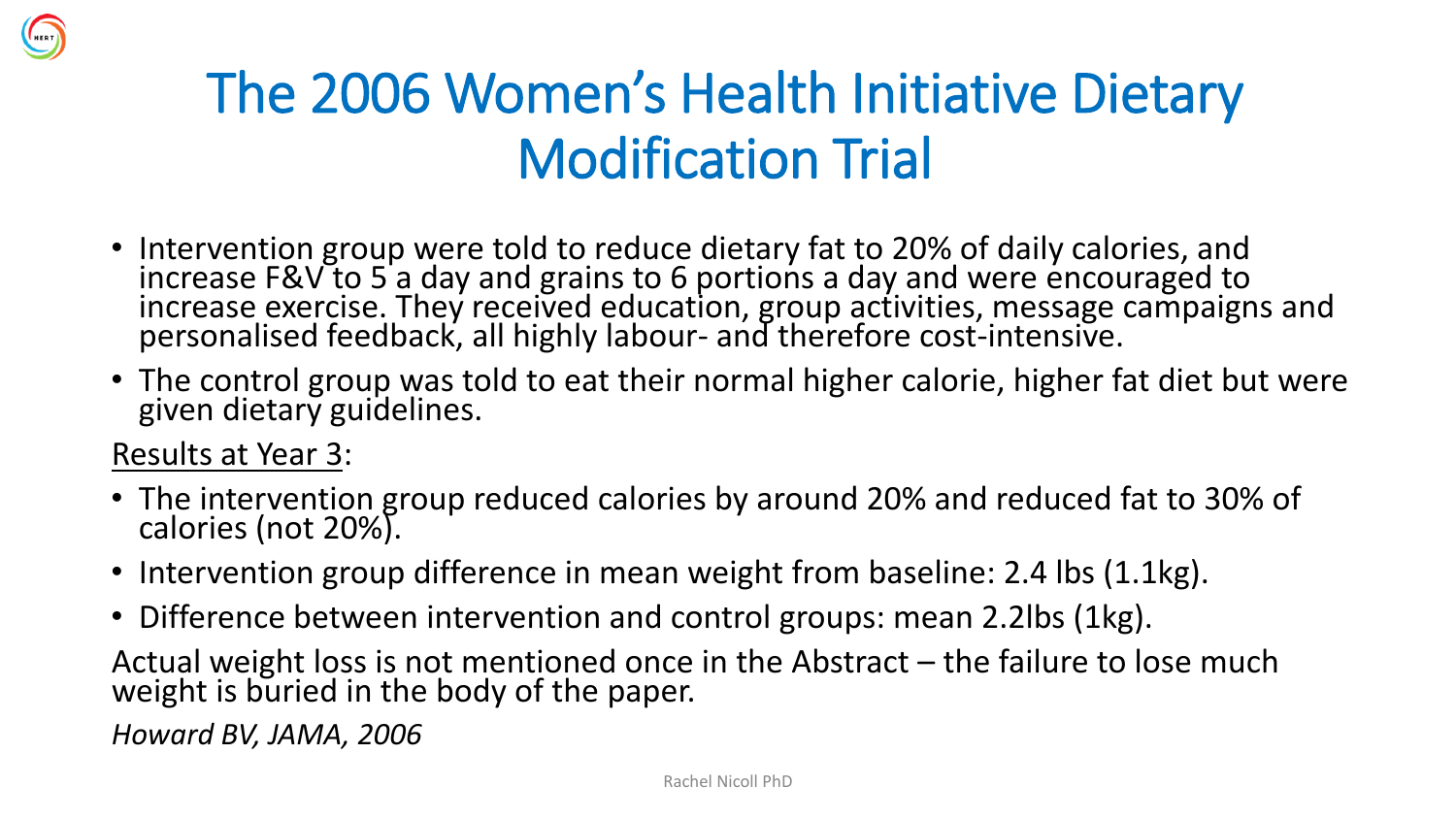

#### And other studies?

• Virtually all the studies in recent years have shown that this approach does not work. In the words of one:

*[There was] no association between caloric intake or dietary fat intake and obesity.* 

*In fact caloric intake decreased while obesity increased.*

*(*Griffith R et al, UK Institute of Fiscal Studies, 2013 [http://www.ifs.org.uk/publications/6918 accessed 25/11/2016](http://www.ifs.org.uk/publications/6918%20accessed%2025/11/2016))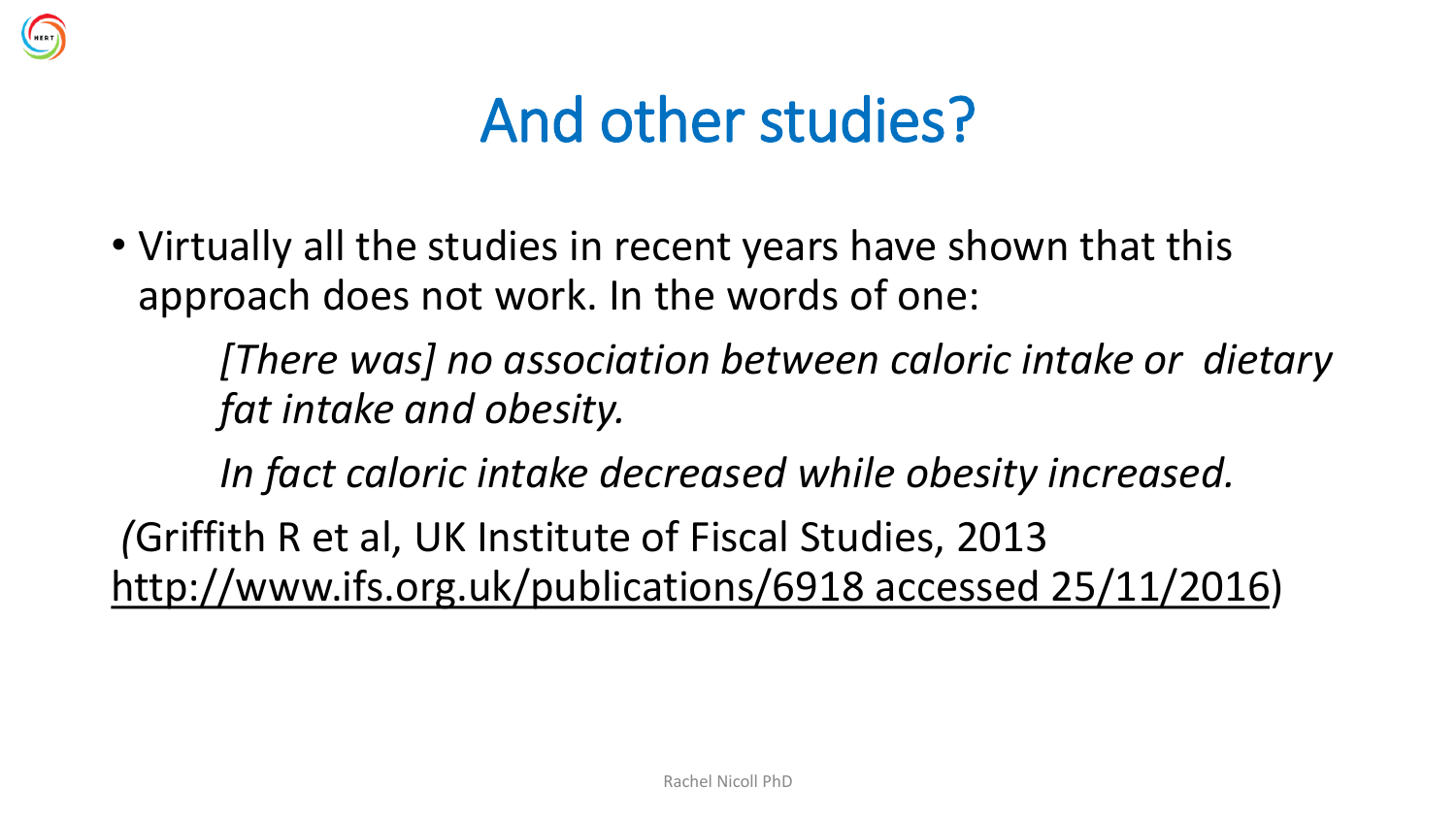#### What about pharmaceutically-induced caloric reduction?

- The fake fat Olestra, which is not absorbed by the body, was supposed to induce weight loss. But in fact it induced no weight loss at all. Time Magazine included it as one of the 50 worst inventions of all time, just behind asbestos.
- Orlistat was designed to block the absorption of dietary fat, and is the drug equivalent of the low fat, low calorie diet. It works in the short term but weight regain begins after only 4 months (Douglas IJ. Br J Clin Pharmacol. 2015).
- Many side effects, including 'faecal leakage' and 'oily staining of underwear'. As a result, in 2007 Orlistat won the 'Bitter Pill Award' for the worst drug.
- Other Orlistat adverse effects: it blocks a major detoxification enzyme, causes vitamin deficiency and can cause gallstones and permanent liver and kidney damage.
- But Orlistat is available for sale in the UK without prescription, despite the health risks.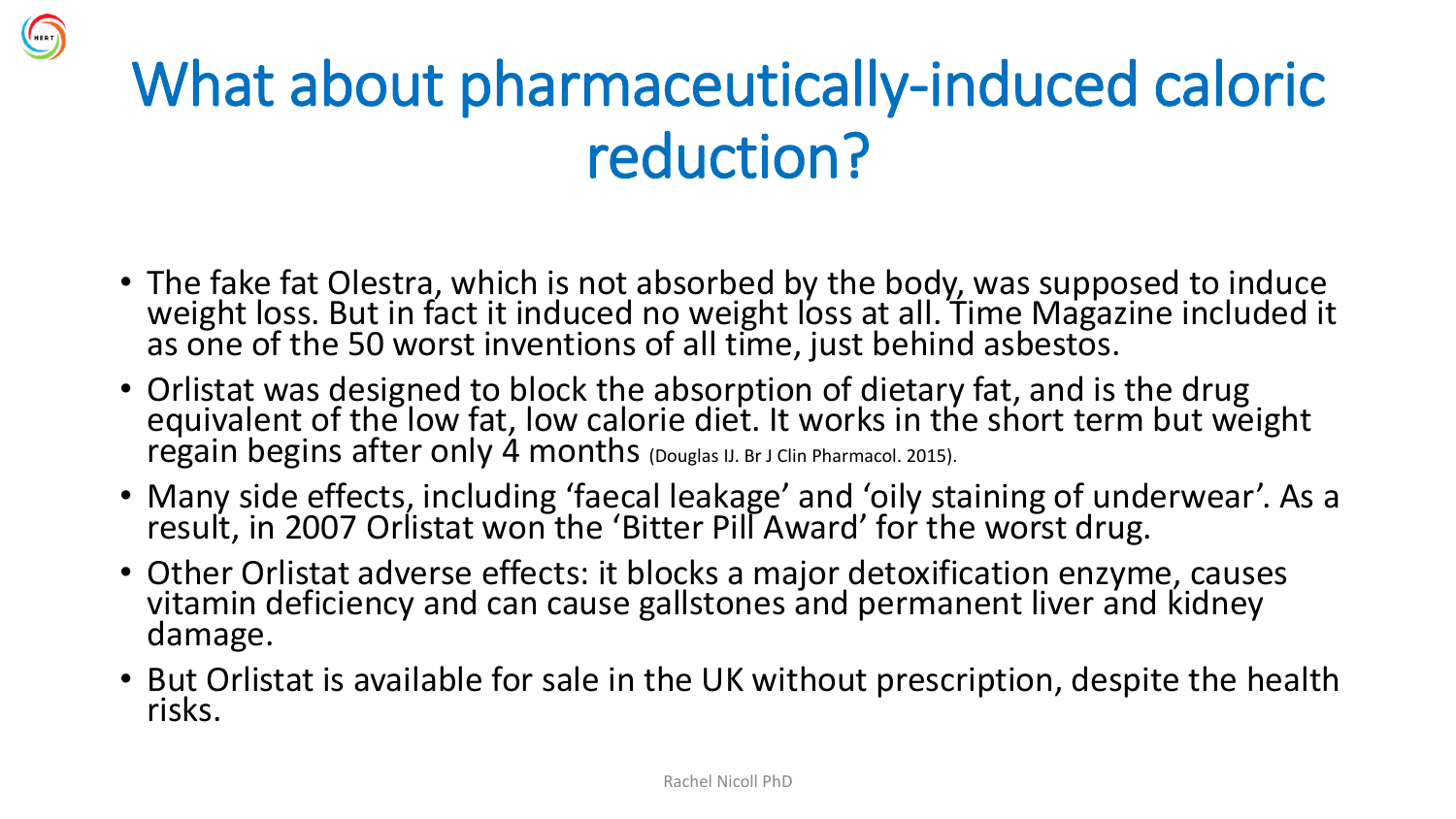

#### The Exercise Myth

- Exercise has become fashionable in western countries, and governments have poured a great deal of money into promoting exercise for weight loss. In the UK, between 1997 and 2008, regular exercise increased from 32% - 39% in men and 21% - 29% in women. Weight loss was the main motivation in all countries.
- But obesity prevalence just kept on increasing.
- An international survey found that Americans exercised the most but the Dutch and Italians exercised the least. Yet country statistics show that Dutch and Italian obesity prevalence is relatively low, whereas the US have the highest rates of obesity in the world.
- An NHANES study showed that from 2001 to 2009, there was a general increase in adult physical activity, with some considerable variation between states. Yet regardless of whether the state was a 'high exerciser' or a 'low exerciser', the rate of increase in obesity was the same.
- Surely there must be an association in children? A 2013 paper showed there was no association between physical activity in children aged 3-5 and their BMI.

Dwyer-Lindgren L, Popul Health Metr, 2013; Byun W, In J Obes, 2013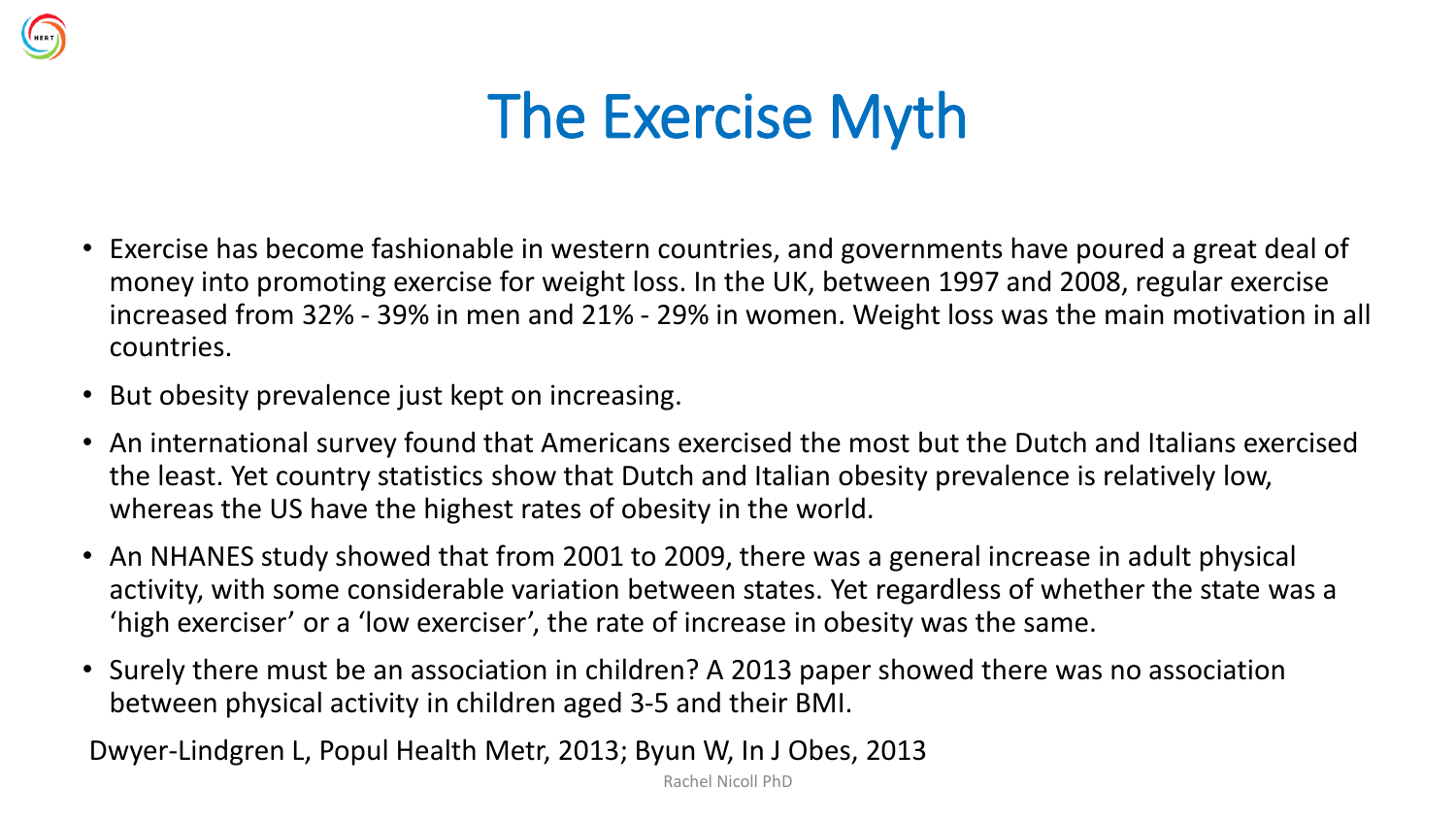

- Exercise is inherent in the 'Eat less, move more' mantra. And it makes intuitive sense: we used to walk, now we drive; we used to do manual labour, now there are labour-saving devices, mechanisation and computers; children used to play outside, now they play video games.
- A study of the modern day hunter gatherers, the Hadza tribe of Tanzania, showed that they often run 15-20 miles per day to gather food. Yet the number of calories they burned per day was indistinguishable from that of typical European or US adults.
- And a study showed that even compared to 1980, around the start of the obesity epidemic, the rate of burning calories has barely declined at all and in a Northern European population, physical energy expenditure actually increased since the 1980s.
- The authors then compared the energy expenditure of vigorous wild animals and *homo obesus* and found little difference.

Pontzer H, PLoS One, 2012; Werterterp KR, Int J Obes, 2008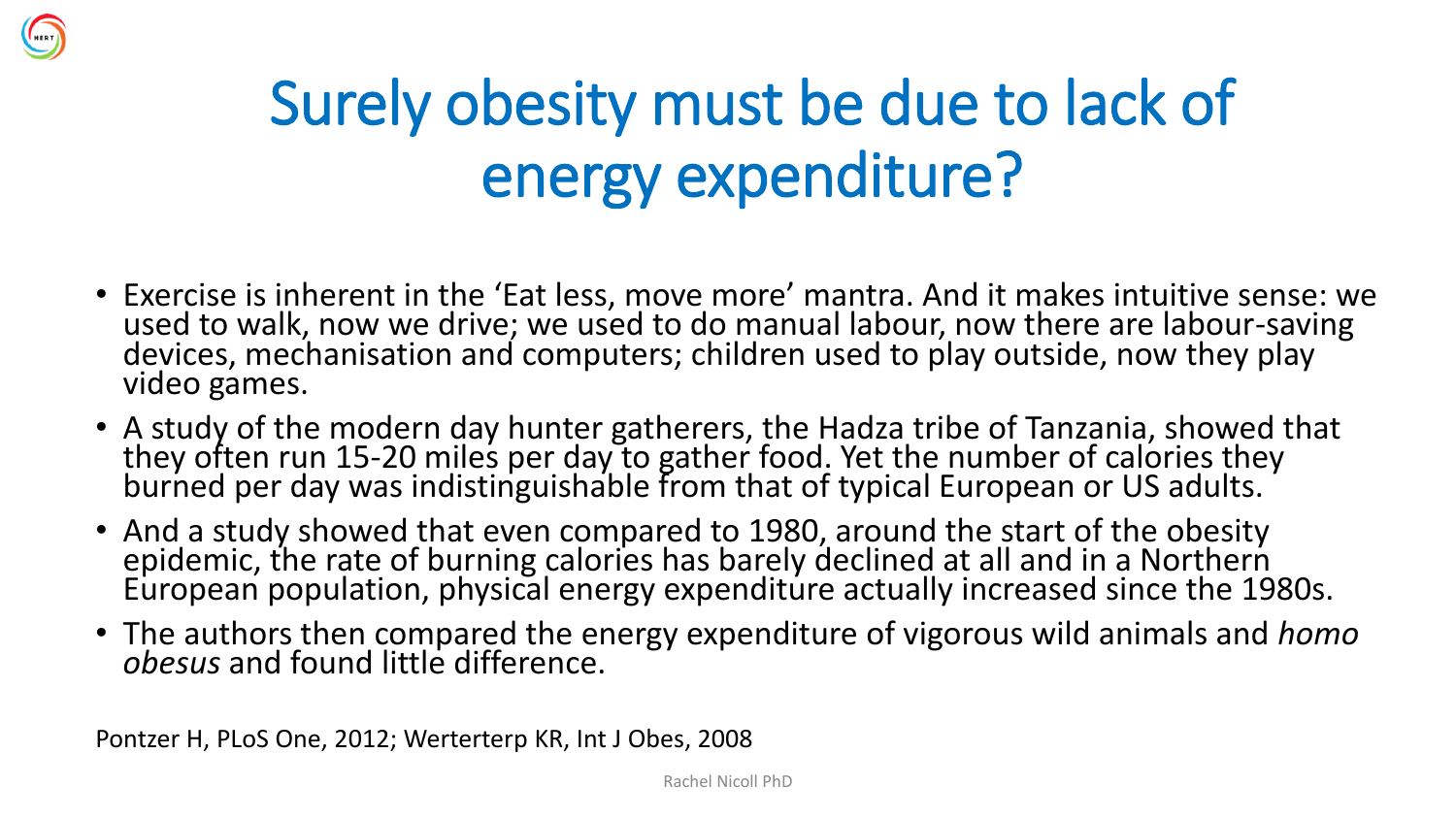

• I said earlier that total energy expenditure comprises many factors, and here they are:

*Total energy expenditure = basal metabolic rate + thermogenic effect of food + non-exercise activity thermogenesis + excess post-exercise oxygen consumption + exercise*

- So total energy expenditure is not the same as exercise and in fact the majority of total energy expenditure is down to basal metabolic rate: breathing, maintaining body temperature, keeping the heart pumping, maintaining the vital organs, etc.
- Let's take an example.
- Basal metabolic rate for a lightly active average male is roughly 2500 kcal/day. Walking at a moderate pace for 45 minutes every day would burn roughly 104 calories, i.e. not even 5% of total energy expenditure.
- Because total energy expenditure, with the exception of exercise, is so difficult to calculate, we make the mistake of assuming that it remains constant and the only variable is exercise. But basal metabolic rate, in particular, is highly variable.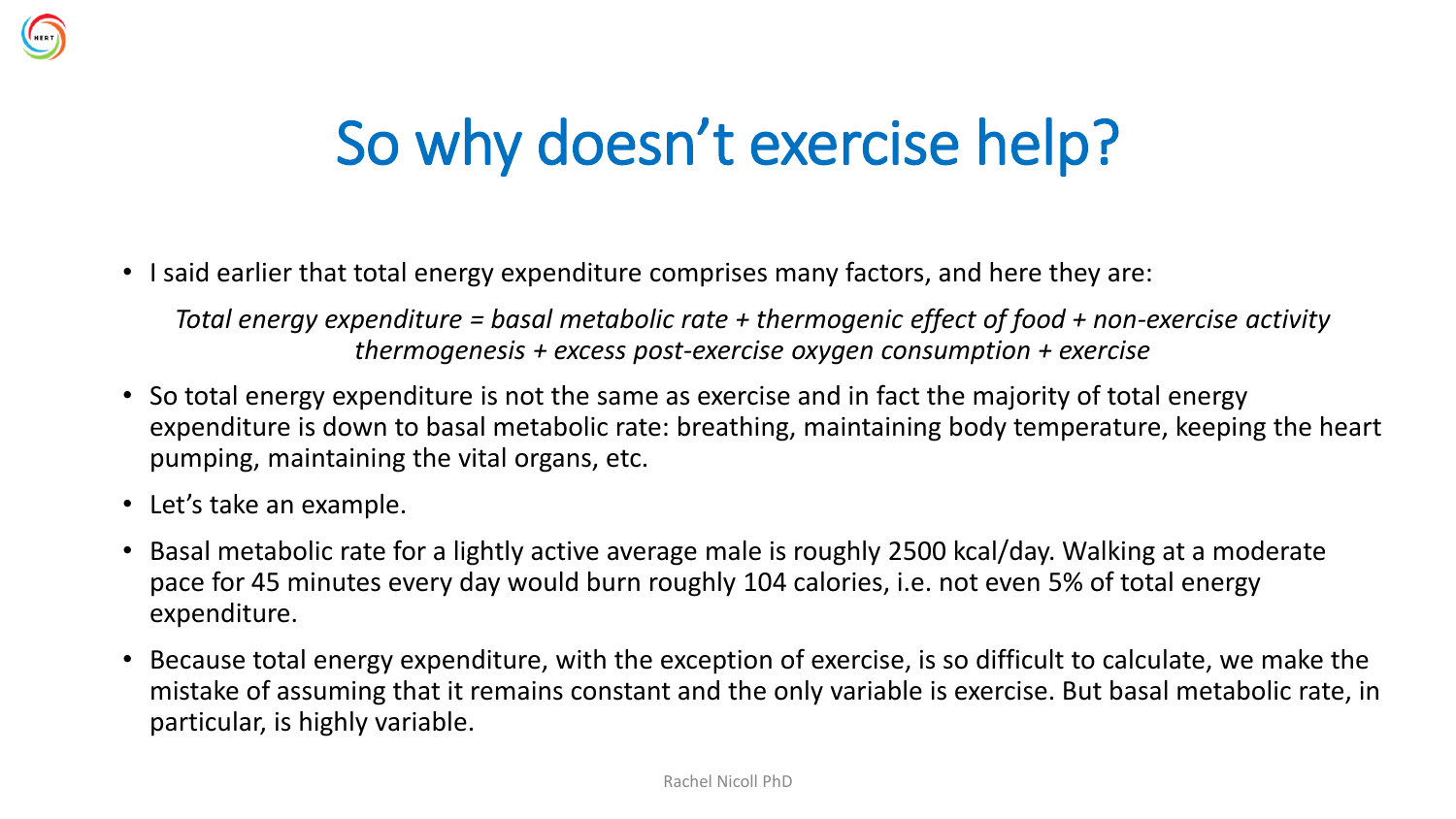#### So what determines basal metabolic rate (BMR)?

- Genetics
- Gender (BMR is normally higher in males)
- Age (BMR normally declines with age)
- Weight (BMR normally increases with muscle mass)
- Height (BMR generally increases with height)
- Diet (caloric restriction decreases BMR by up to 40%)
- Body temperature
- External temperature
- Organ function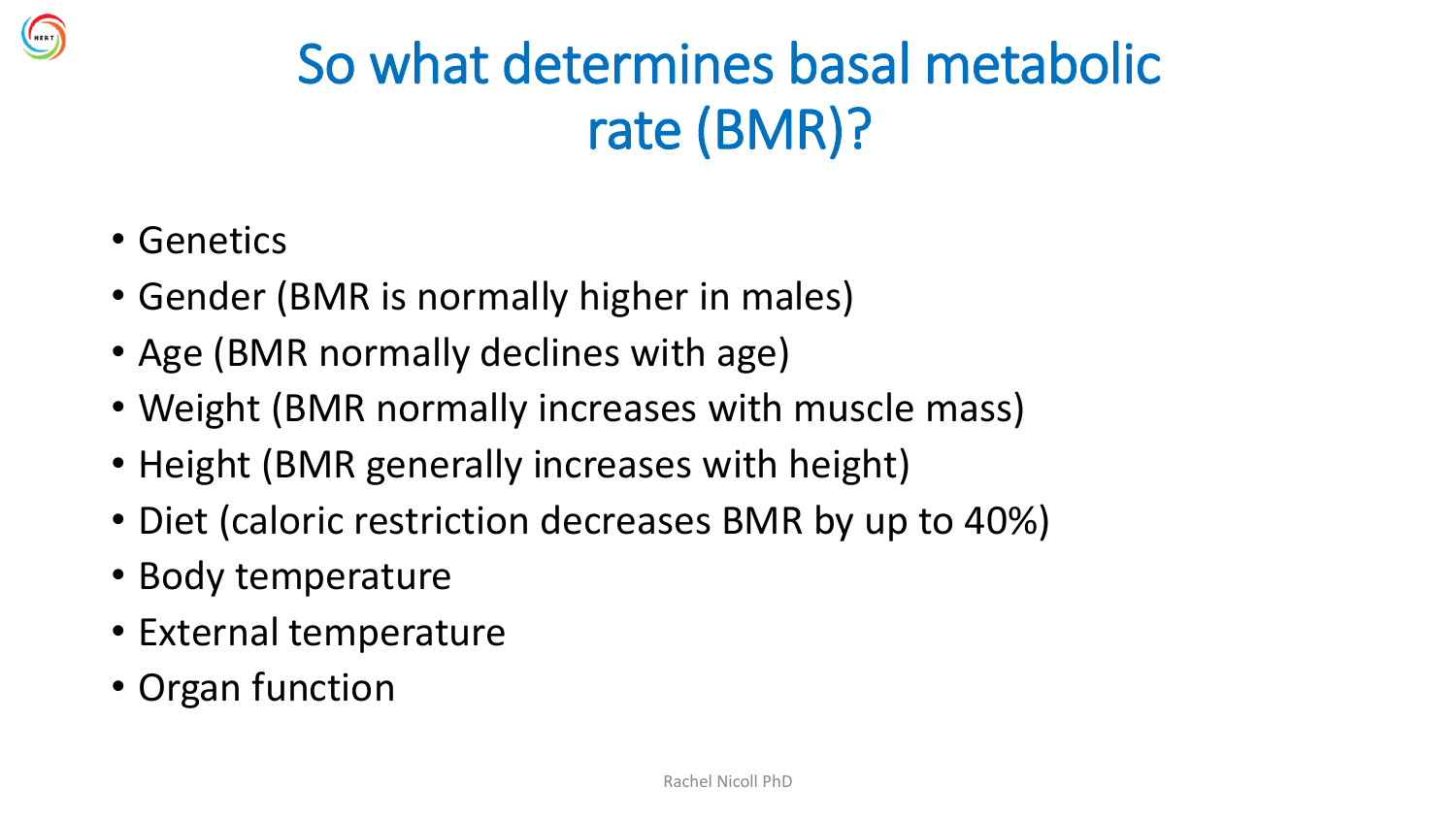#### Surely diet and exercise are equally important?

- Certainly the mantra 'Eat less, move more' make it appear that the two measures are equally important.
- But they are not. Diet is 95% of the effort. Exercise has many benefits, but weight loss is not one of them.
- A 2007 RCT of sedentary adults given aerobic exercise for weight loss, 1 hour/day, 6 days/week over 1 year, found a significant difference in weight and BMI loss between exercisers and controls.
- But this represented a 3lb (1.4 kg) loss in women and a 4lb (1.8 kg) loss in men.
- A Danish team trained a previously sedentary group over 18 months to run a marathon. Men lost around 5lbs (2.4kg) of body fat. But for the women, the body fat loss was….
- Zero……And in both genders, intake of energy as carbs had increased significantly.

Church TS, PLoS One, 2009; McTiernan A, Obesity, 2007; Janssen GM, Int J Sports Med, 1989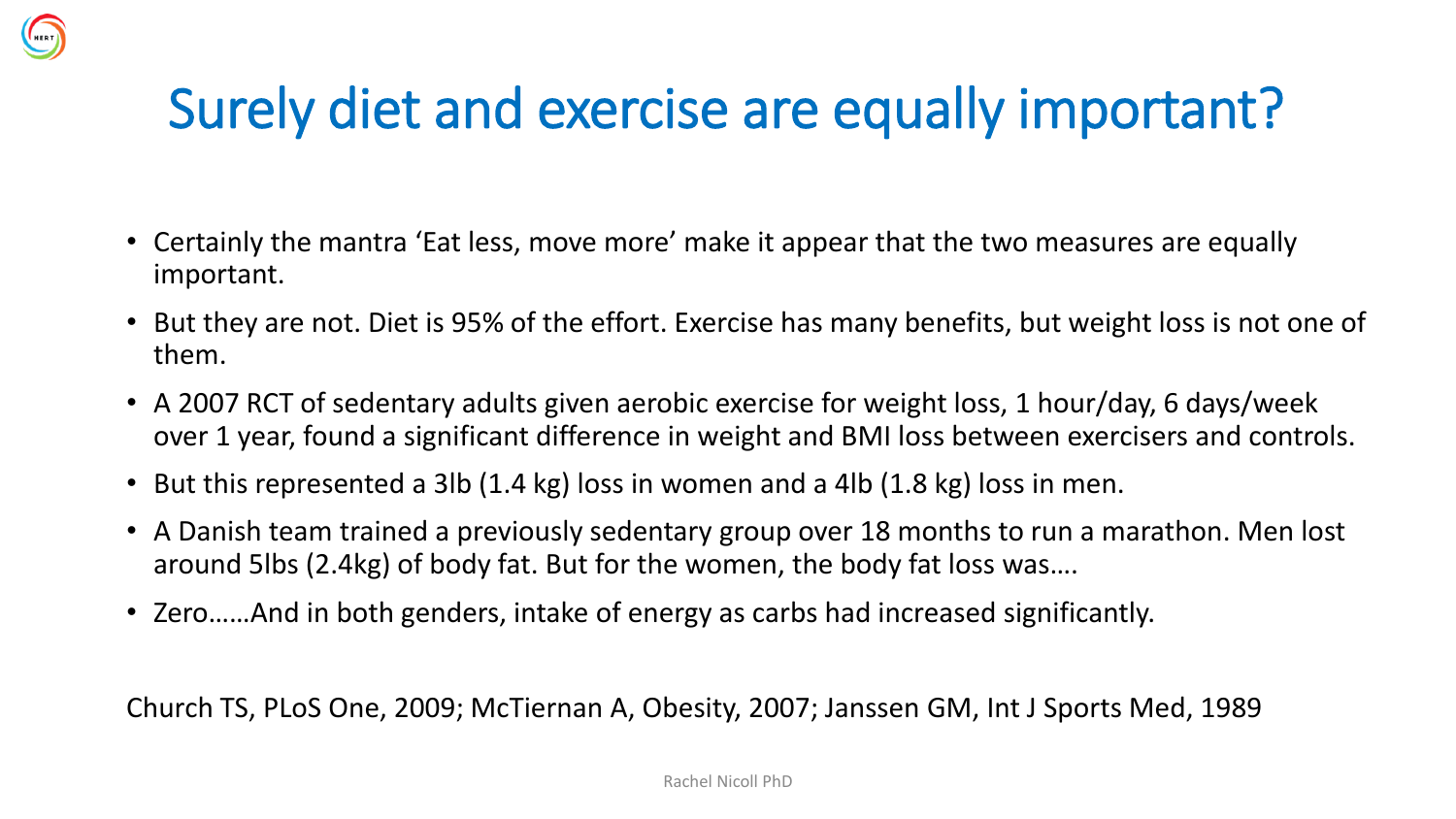## Preventing childhood obesity (1)

- Several large long term studies on the prevention of childhood obesity were begun in the late 1990s.
- Pathways Study: Children at risk for obesity and T2D received a special low fat breakfast and lunch in the school cafeteria, 'healthy' (low fat) eating lessons and special exercise breaks.
- 3 years later, the children had successfully reduced dietary fat and calories (1892 calories/day compared to the control group with 2157 calories). But there was no difference in weight between the 2 groups.
- The study was buried because no-one wanted to accept the results. But other studies had exactly the same results….

Caballero B, Am J Clin Nutr, 2003;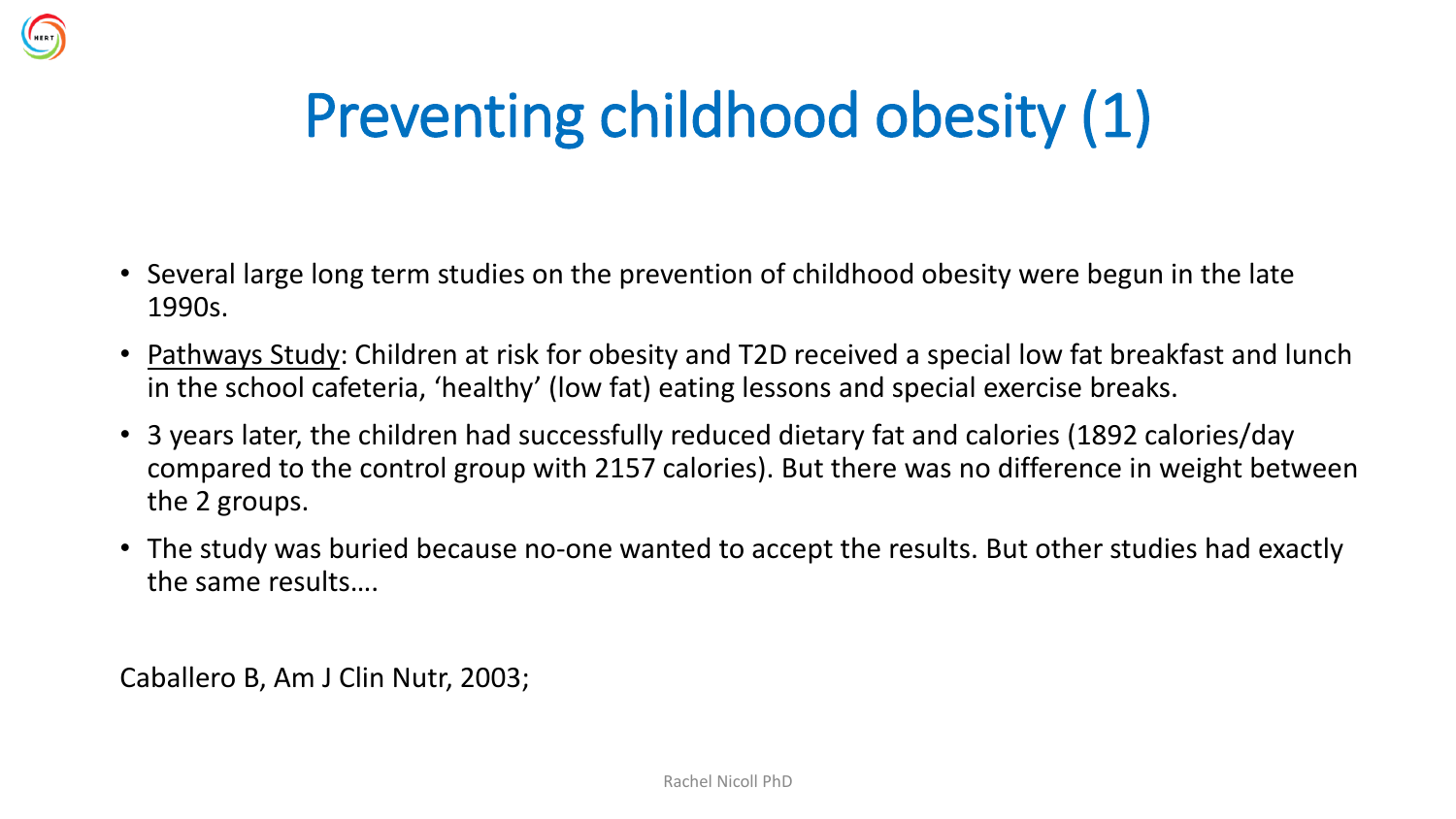

## Preventing childhood obesity (2)

• The 1999 RCT objective was to reduce CV risk factors in 5,106 multi-ethnic elementary school children over 3 years through education, food selection (low fat), encouraging exercising and continual monitoring. The children's compliance was excellent.

Abstract extract: 'No significant differences were noted among indicators of body mass index, blood pressure or serum lipid and cholesterol levels.' After 3 years! In 5,106 children!

- Asked to account for the programme failure, the authors suggested that the study was not long enough, didn't reduce fat enough, the children were cheating when they got out of school or the parents were sabotaging the study so they wouldn't be blamed for their child's obesity.
- Anything except examine the basic premise that 'Eat less, move more' doesn't work and that the low fat diet is not the way to lose weight.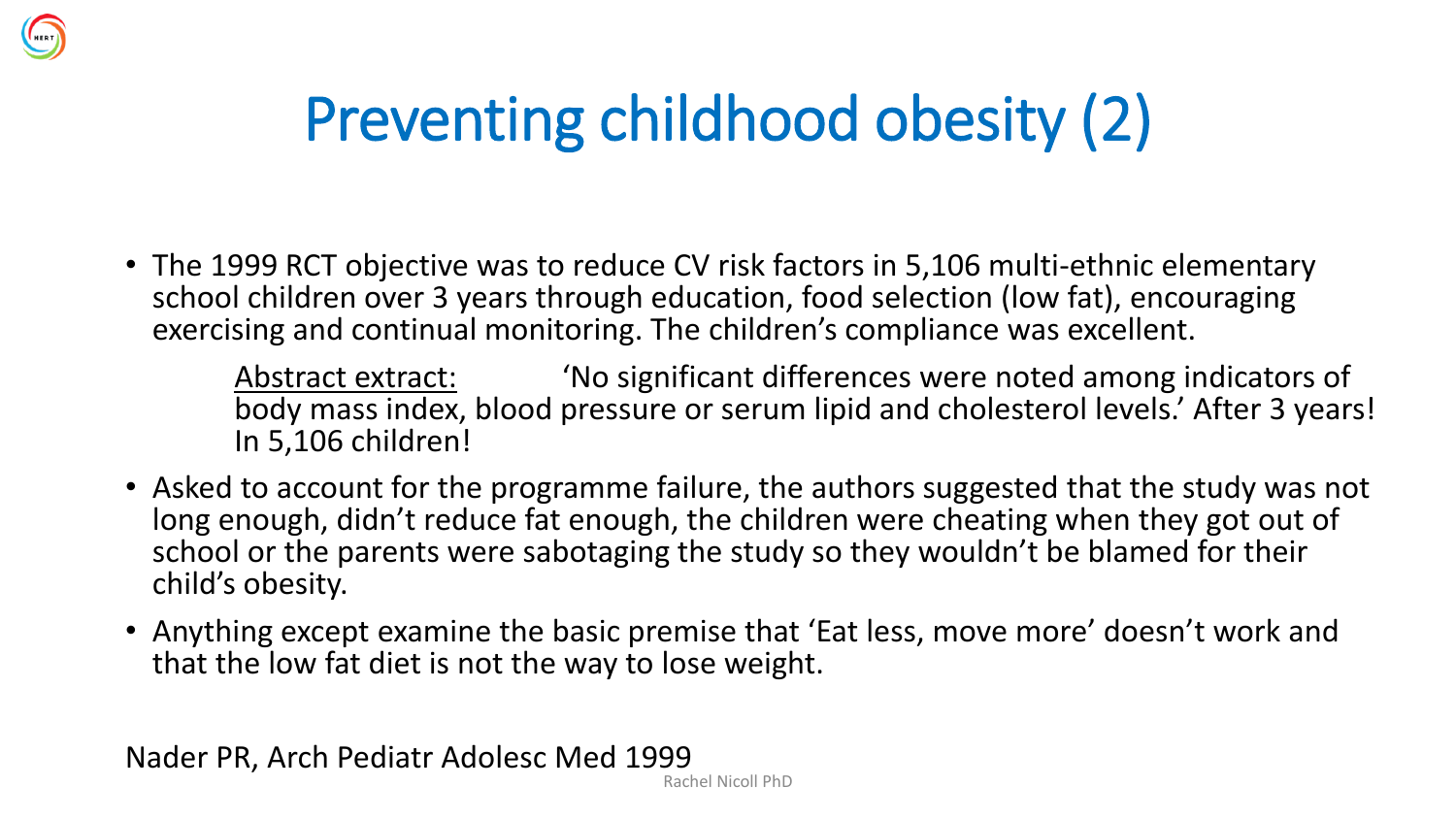

- The Australian 'Romp and Chomp' trial targeted around 12,000 children aged 0-5 years with specific targets:
	- To decrease consumption of high sugar drinks and promote consumption of milk and water.
	- To decrease consumption of energy-dense snacks and increase consumption of F&V.
- So finally, no mention of calories, low fat or exercise.
- Results showed a significant difference between the control and intervention groups, which showed a 2-3% drop in obesity prevalence.
- In the UK, 6 schools launched a 'Ditch the Fizz' programme. The sole goal was to reduce consumption of sugar-rich fizzy drinks in children aged 7-11.
- While the intervention group reduced obesity by 0.2% over a school year, the control group increased by 7.5%.

De Silva-Sanigorski AM, Am J Clin Nutr, 2010; James J, BMJ, 2004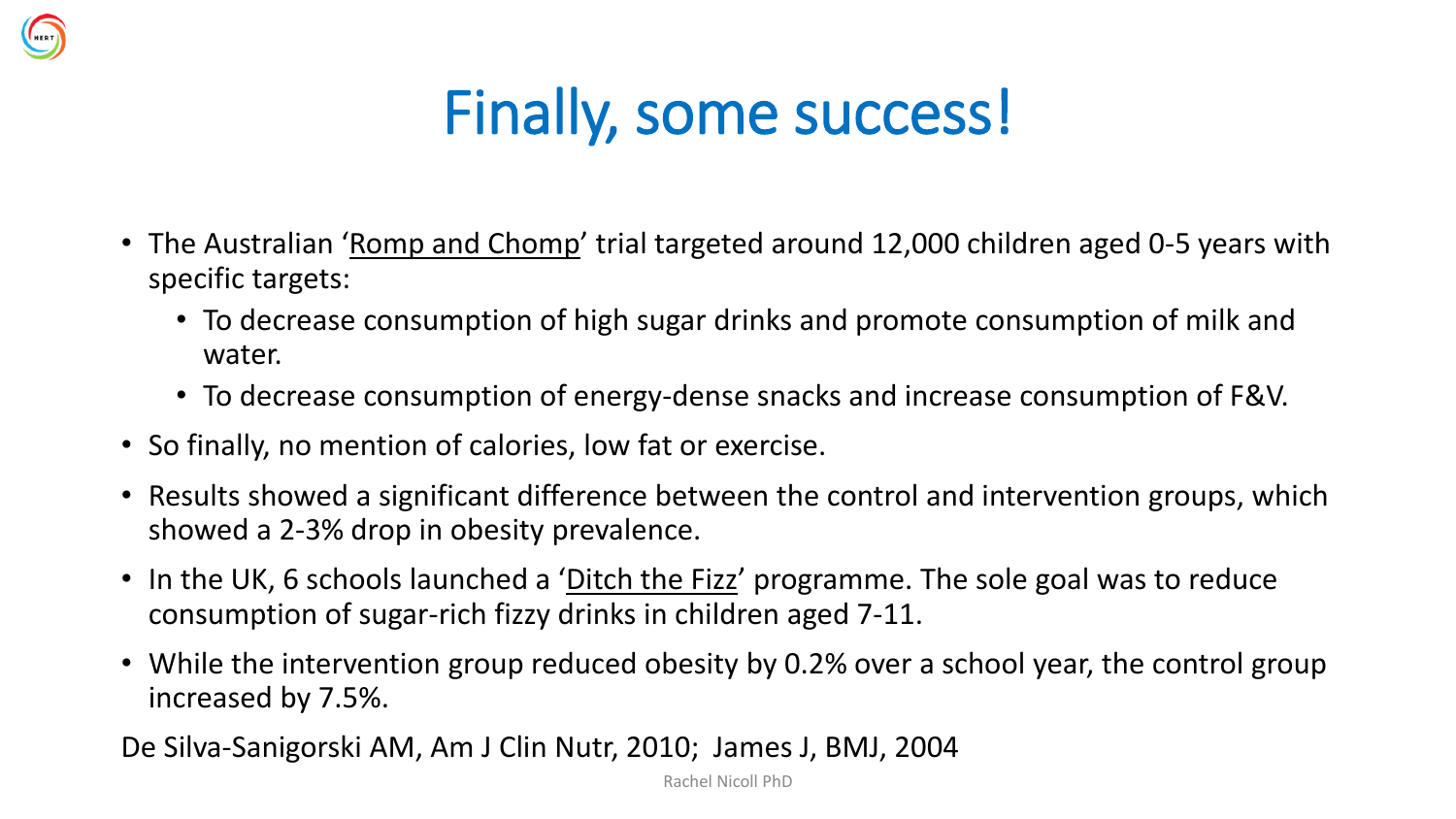## Why do exercise studies show that actual fat loss is so much less than predicted?

Answer: Compensation - explained by 2 major mechanisms:

1. Contrary to expectations, caloric intake increases in response to exercise. An hour of exercise vs watching television is associated with a 3-fold increase in caloric intake.

The authors stated: 'although physical activity is thought of as an energy deficit activity, our results do not support this hypothesis'.

2. With increased exercise, non-exercise activity is reduced.

The Hadza, who walked 15-20 miles per day, reduced their other physical activity where possible.

A study of boys aged 8-10 compared total exercise between those who had PE lessons in schools (mean 9.2 hours of exercise per week) with those who did not. There was no difference in activity between the groups. Those who had PE at school took no exercise at home, while those with no PE lessons had more physical activity at home.

• So increasing calories out is not going to help.

Sonneville KR, Int J Obes, 2008; Pontzer H, PLoS One, 2012; Fremeaux AE, Int J Obes, 2011 Rachel Nicoll PhD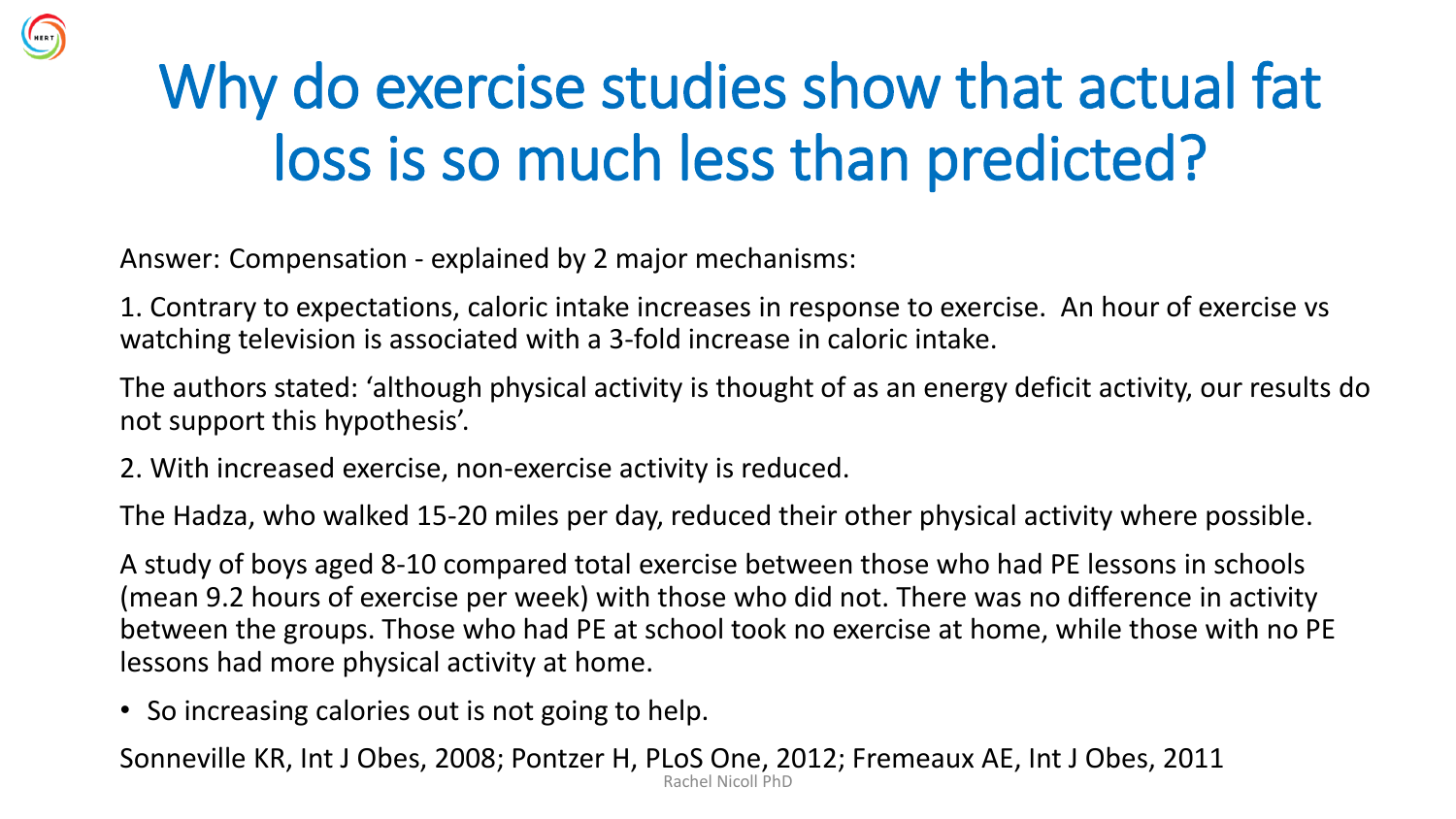## The hormonal theory of obesity

- We've talked about ghrelin (the hunger hormone) and the satiety hormones PYY, amylin and CCK. Might injecting the satiety hormones lead to less hunger and more weight loss?
- No. Studies showed that this had no impact on weight.
- Could it be leptin?
- Leptin is produced by WAT but it is controlled by the hypothalamus. It is known that hypothalamic damage can result in intractable weight gain. The more adipose tissue, the higher the serum leptin concentrations.
- Although leptin is available in i/v and supplement form, other than in certain medical conditions, it has been found to have no effect on overweight or obesity.
- This is because continued elevated leptin generates a state of leptin resistance. Because the brain is leptin-resistant due to constant exposure, it does not alter its output of the satiety hormones. (Lustig RH, Pediatr Endocrinol Rev, 2008)

Several hormones impact obesity (thyroid, pregnenolone, other sex hormones) but we are focusing on cortisol and insulin.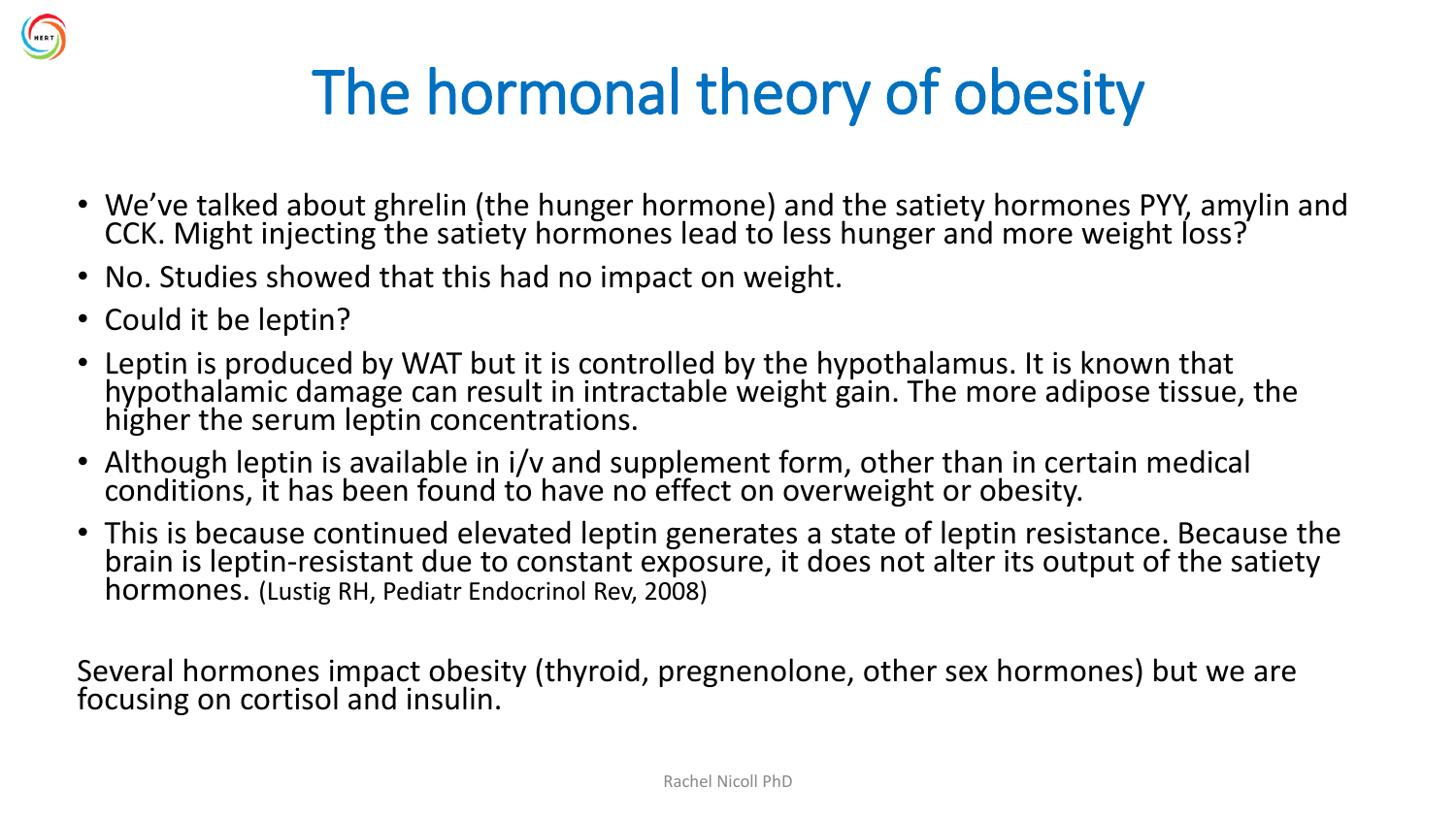

#### Cortisol and weight (1)

- Cortisol, a glucocorticoid, is the stress hormone which mediates the fight or flight response. It raises blood glucose to provide energy for the muscles so that we can run from the sabre-toothed tiger, burning off the raised glucose. Once the threat is over, blood cortisol, glucose and insulin levels return to normal.
- In healthy subjects, cortisol levels correlate with fasting insulin and measures of adiposity.
- In the short-term, cortisol and insulin have opposite effects: cortisol mobilises glucose from storage into the blood, while insulin returns glucose to storage in cells.
- But if stress is chronic, as it often is with modern life, blood glucose is not burned off and can remain elevated for months. This inevitably triggers fairly permanent insulin production, weight gain and increased BMI.
- Glucocorticoids also cause muscle breakdown, releasing proteins for gluconeogenesis, so increasing blood glucose.

Rosmond R, J Clin Endocrinol Metab, 1998; Rizza RA, J Clin Endocrinol Metab, 1982; Stolk RP, J Endocrinol, 1996; Kauh EA, Diabetes Obes Metab, 2011; Pagano G, J, Glin Invest, 1983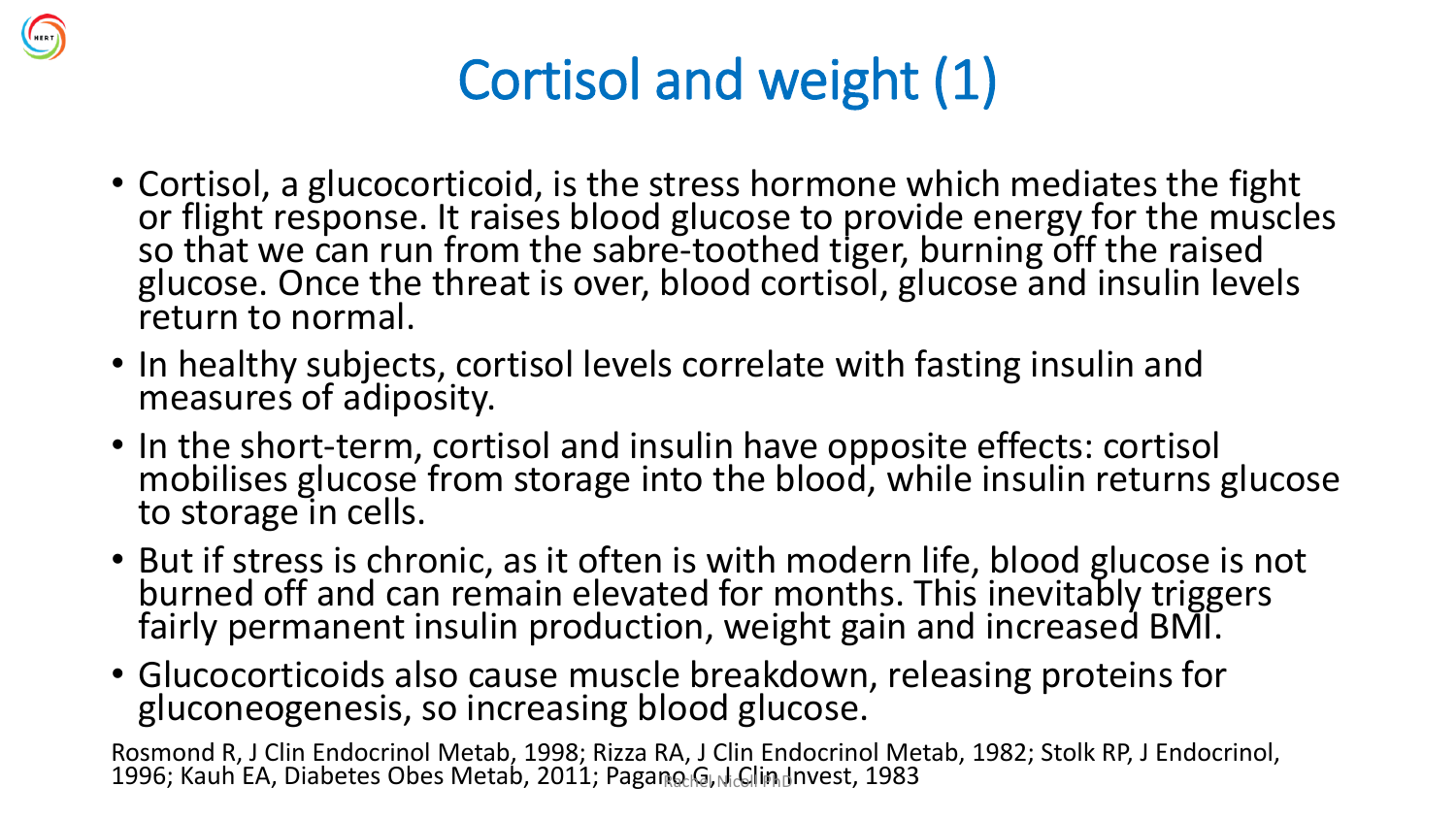

#### Cortisol and weight (2)

- Patients with Cushing's syndrome (long-term excessive cortisol production) are characterised by weight gain and many develop high blood glucose and T2D.
- The opposite situation occurs in Addison's disease (adrenal insufficiency, resulting in low cortisol production), which is characterised by weight loss.
- So stress causes weight gain. But stress is not a calorie and nor is it a food or a food group.
- Reducing stress is very important: mindfulness meditation and yoga have been shown to reduce cortisol concentrations and abdominal fat.

Fraser R, Hypertension, 1999; Marin P, Metabolism, 1992; Wallerius S, J Endocrinol Invest, 2003; Wester VL, Obesity, 2014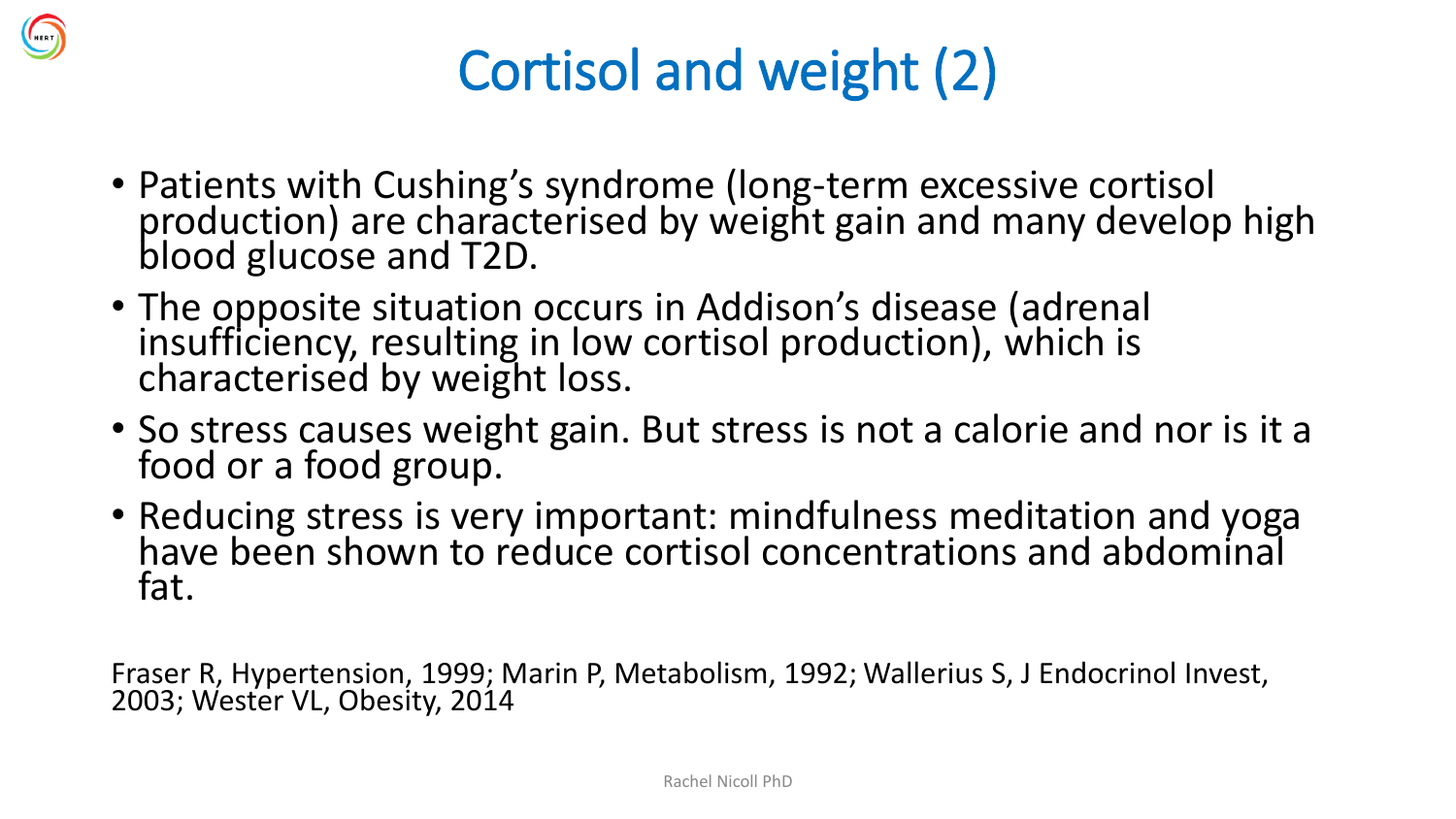

#### Cortisol, stress, sleep and weight

- One of the worst causes of stress is sleep deprivation; there are now many studies linking poor sleep with T2D and weight gain, particularly among shift workers.
- A study of healthy volunteers showed that a single night of sleep deprivation raised cortisol levels by >100%, with a 40% decrease in insulin sensitivity.
- Even short-term sleep deprivation results in increased hunger and appetite as ghrelin is elevated and leptin depressed.
- Prednisone (synthetic cortisol) is well known for inducing insulin resistance and weight gain.
- A study which weaned transplant patients off prednisone found that plasma insulin dropped by 25%, weight dropped by 6% and waist circumference decreased by 7.7%.

Joo EY, J Clin Neurol, 2012; Spiegel K, J Appl Physiol, 2005; Copinschi G, Front Horm Res, 2014; Lemieux I, Kidney Int, 2002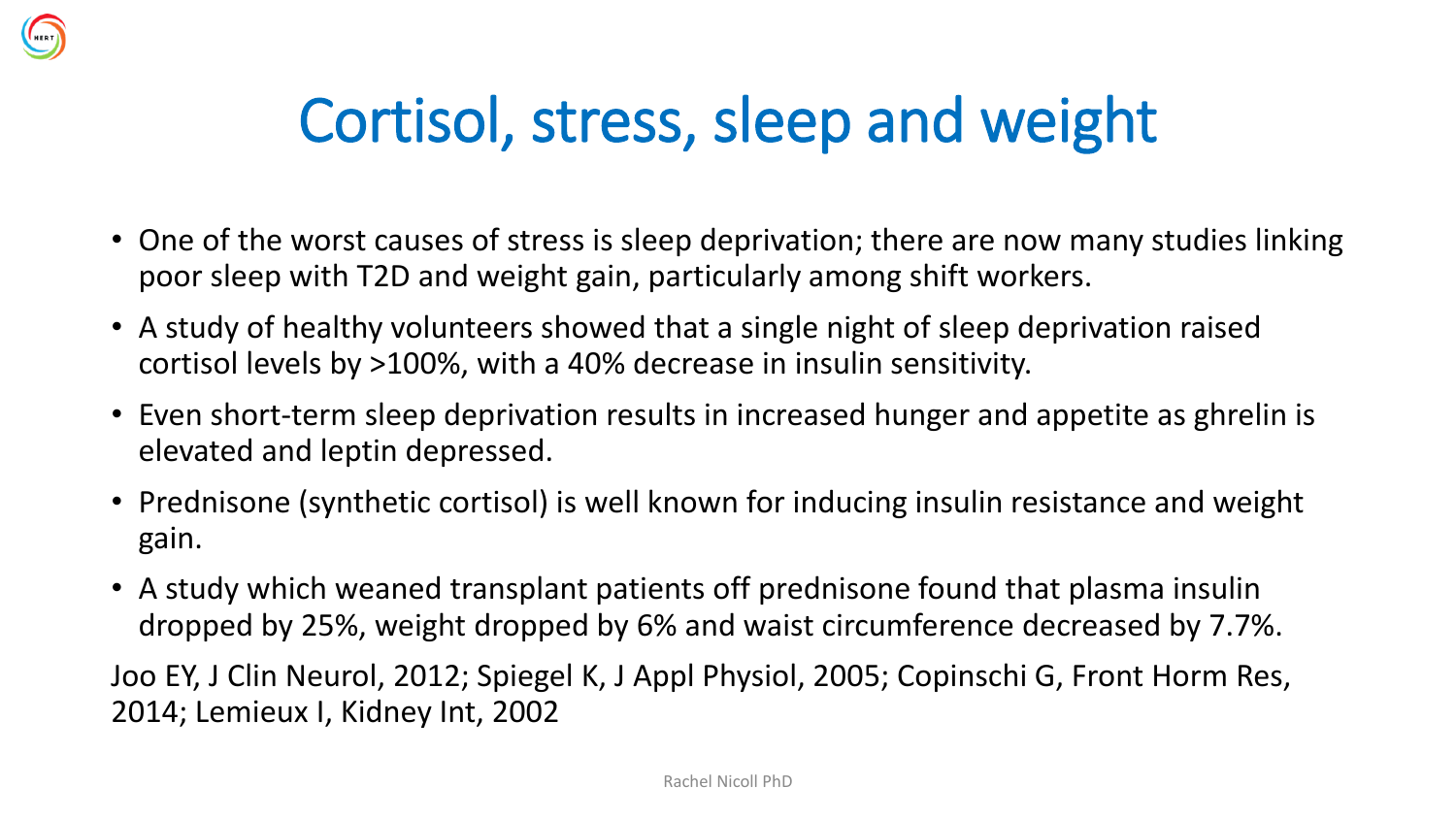## Insulin and obesity

First of all, a refresher on the mechanics of blood glucose and insulin secretion:

- In the fed state, all foods, but particularly sugars and refined carbohydrates, raise blood sugar levels sufficiently to trigger insulin secretion. Proteins and fats also raise blood sugar and insulin levels, but to a lesser extent.
- Insulin then binds to receptors on the cell surface, triggering uptake of glucose into the cell to provide energy.
- But with a high carbohydrate/sugar diet, there is often more circulating glucose than is needed in cells. So insulin takes the excess to the liver for storage as glycogen (*glycogenesis*).
- But the liver has only limited storage space for glycogen, so insulin converts any excess glucose to fats (VLDL containing triglycerides) which is stored in adipose tissue (*de novo lipogenesis*).
- Adipose tissue has unlimited space for fat storage: either adipocytes increase in size or new adipocytes are formed as needed.
- Adipocyte increase is the major cause of weight gain but insulin also stimulates the kidneys to reabsorb water, as a secondary cause.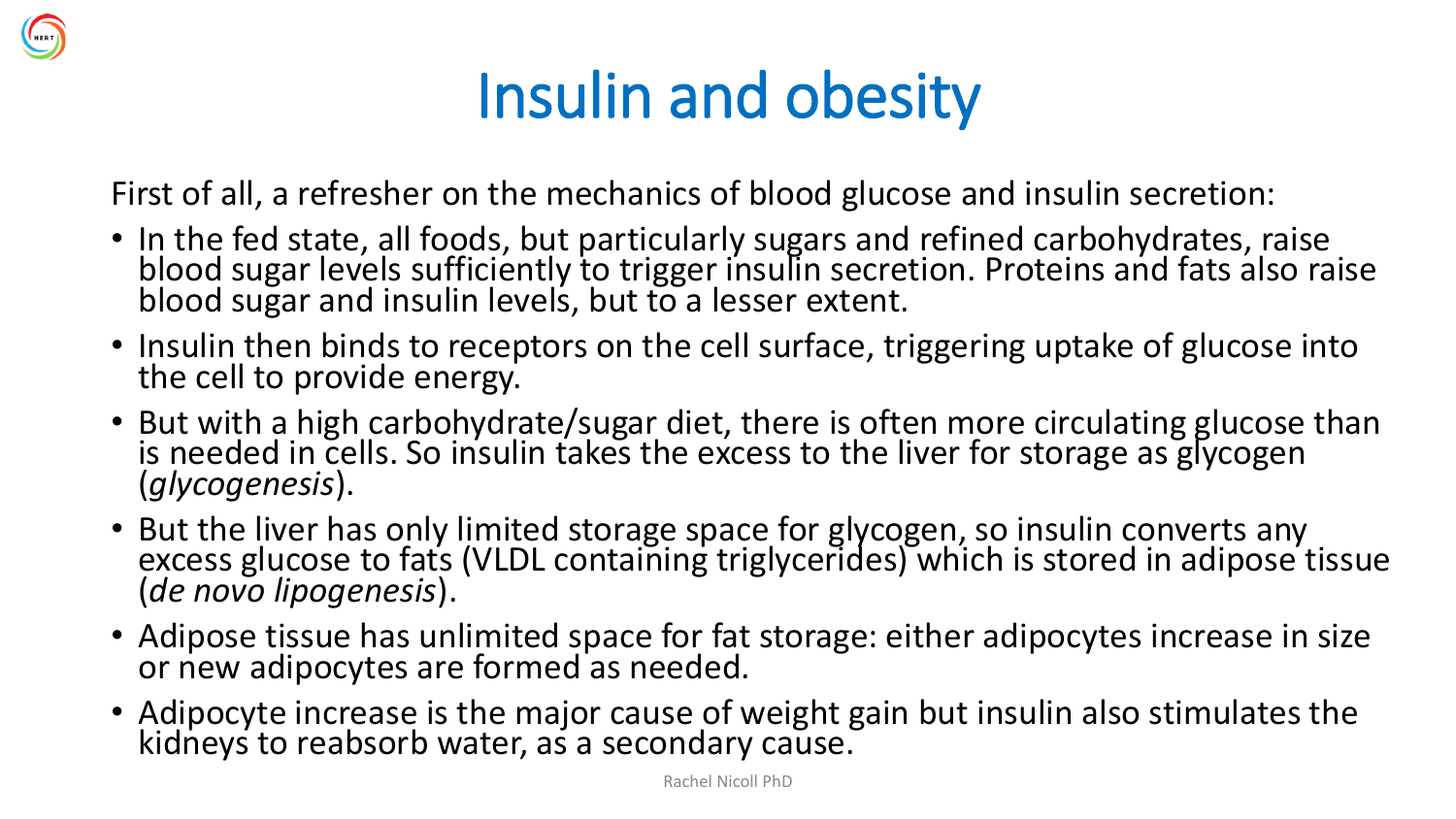#### Insulin's relationship with obesity (1)

- Studies show that the insulin response is different in lean and obese subjects, with the obese having 20% higher fasting insulin as well as an exaggerated insulin response to food. In the obese, insulin levels remain elevated for longer.
- Elevated fasting insulin is a consistent predictor of metabolic syndrome.
- In the obese, insulin levels correlate with measures of obesity, such as waist circumference and waist/hip ratio, and with weight gain.

Polonsky KS, J Clin Invest, 1988; Ferrannini E, J Clin Invest, 1997; Han TS, Obes Res, 2002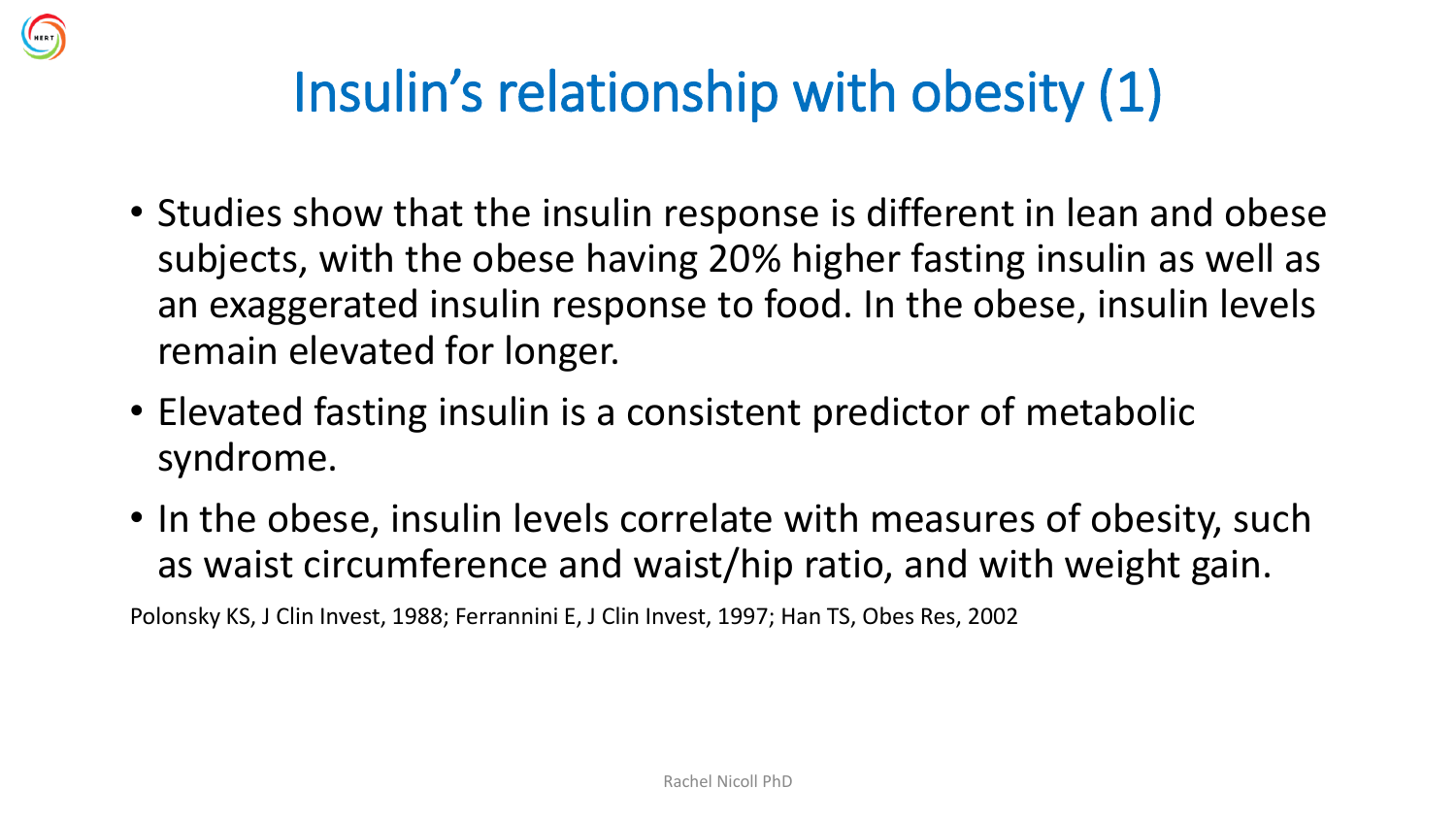

## Insulin's relationship with obesity (2)

- Studies show time and again that both type 1 and type 2 diabetics given insulin gain weight and over time become obese. The extent of weight gain is proportional to the insulin dose.
- But reducing caloric intake in these patients had no impact; patients on insulin still gained the same amount of weight.
- However, in the untreated Type 1 diabetic (no insulin): severe weight loss
- A study of non-diabetic insulinoma patients showed that the high insulin levels caused severe weight gain. Removal of the tumour lowered insulin levels and led to rapid and sustained weight loss.
- The authors noted: 'Loss of body weight after removal of the tumour correlated with a dramatic reduction of insulin resistance, to such a degree that diet alone proved sufficient for satisfactory glycaemic control'.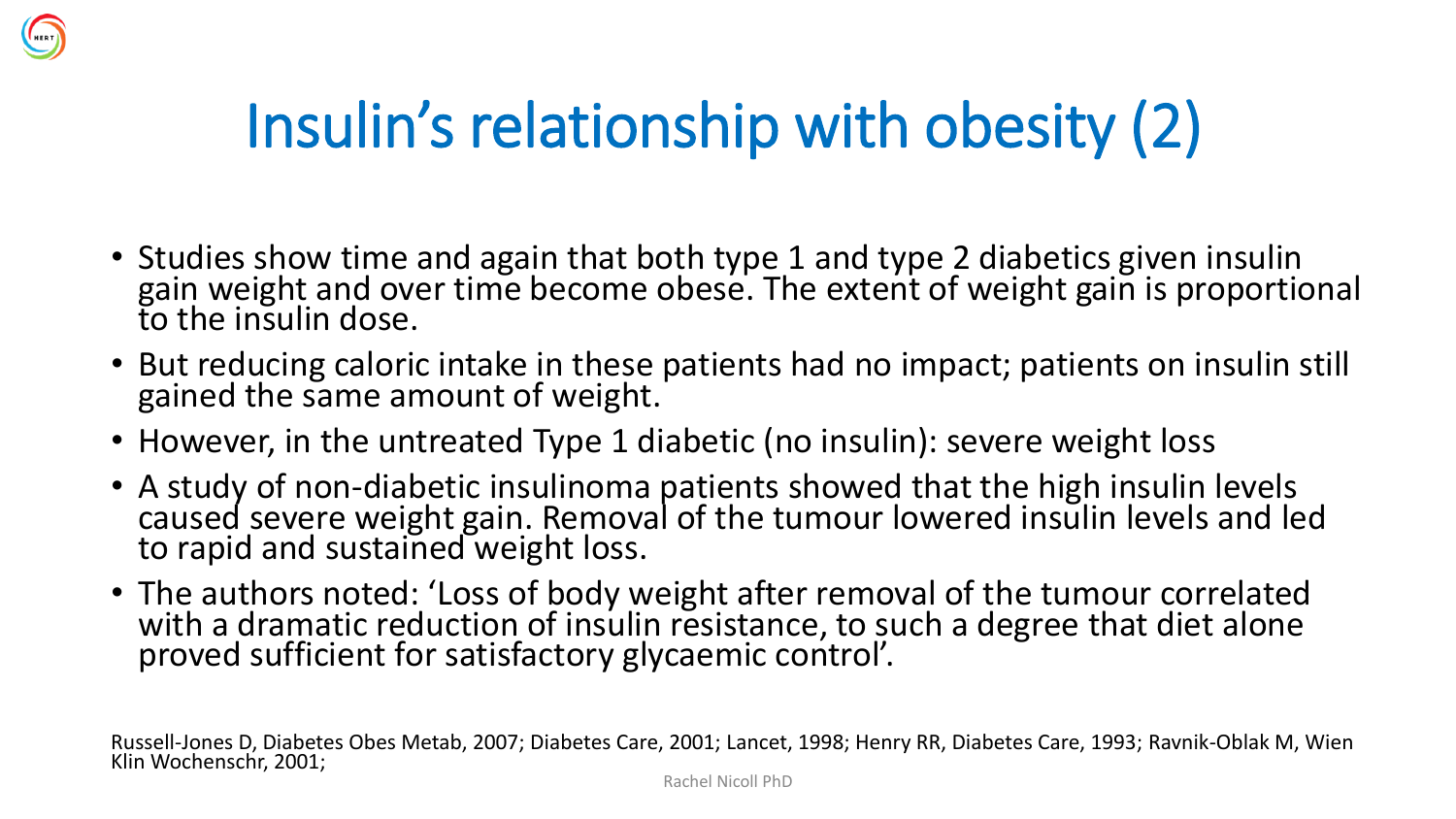## How do pharmaceuticals affect insulin and weight?

- Oral hypoglycaemic drugs:
	- Metformin (does not cause the body to produce more insulin): no weight gain
	- Glitazone drugs (increase insulin sensitivity, so magnify the effect of insulin): weight gain
	- Incretin agents (do not affect insulin): no weight gain
	- Alpha glucosidase inhibitors (block enzymes that digest carbs, so less insulin secreted): some weight loss
	- SGLT-2 inhibitors (lowers blood sugar resulting in less insulin secretion): some weight loss
	- Sulphonylureas (cause the body to produce more insulin): some weight gain
- Many other drugs, including:
	- Olanzapine (for psychiatric disorders, raises insulin levels and insulin resistance): weight gain
	- Gabapentin (for nerve pain, increases insulin production): weight gain

UK Prospective Diabetes Study Group, Lancet, 1998; Ebenbichler CF, J Clin Psychiatry, 2003; Scholl JH, Br J Clin Pharmacol, 2015; Penumalee S, Am J Kidney Dis, 2003; Rachel Nicoll PhD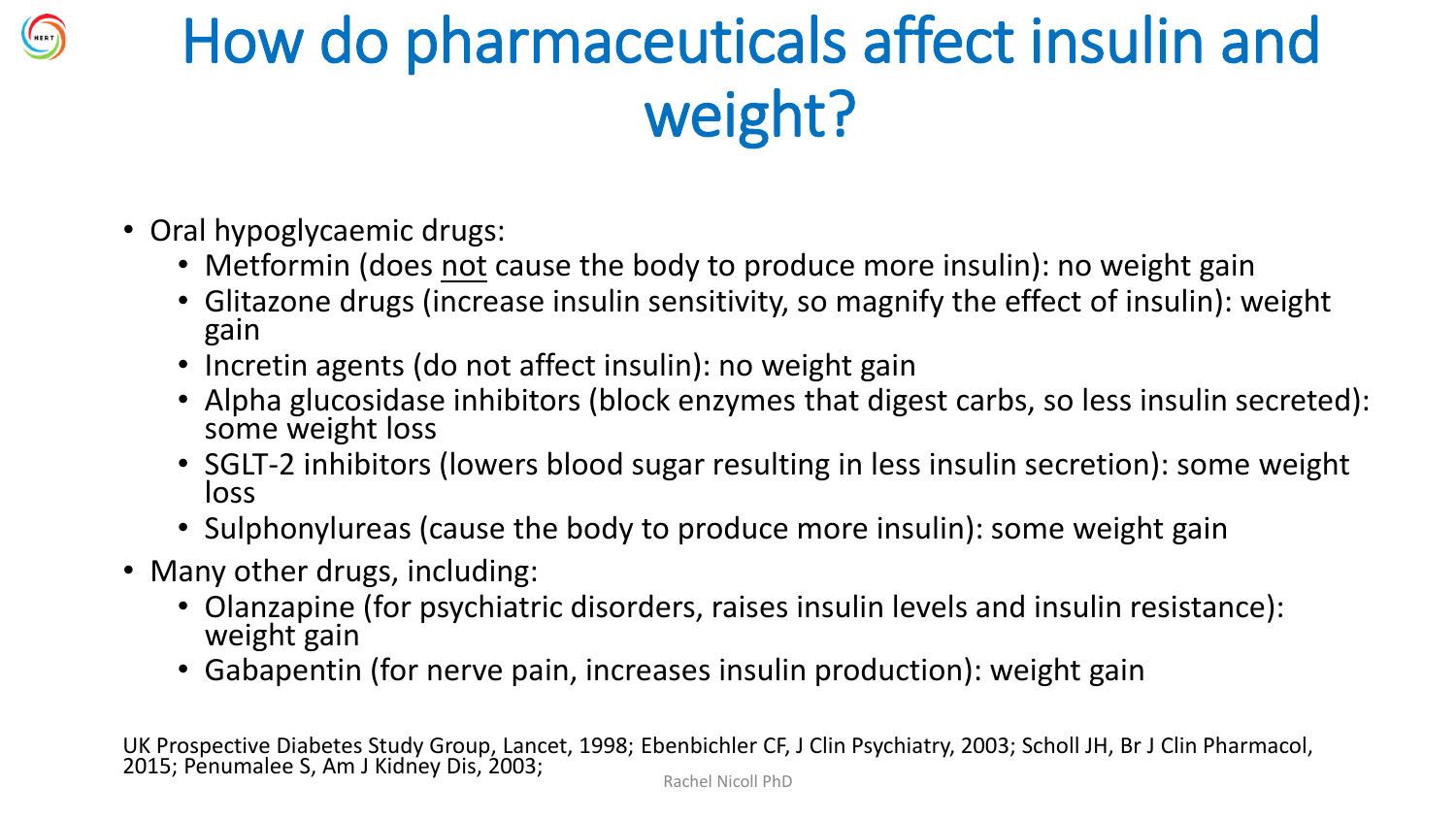

#### The interaction of insulin and leptin

- Robert Lustig: 'Obesity is characterized by hyperinsulinaemia…...(but) obesity is also a state of leptin resistance, in which defective leptin signal transduction promotes excess energy intake, to maintain normal energy expenditure. Insulin and leptin share a common central signalling pathway, and it seems that insulin functions as an endogenous leptin antagonist. Suppressing insulin ameliorates leptin resistance, with ensuing reduction of caloric intake.'
- So insulin and leptin are opposites: insulin promotes fat storage, leptin reduces fat storage. But both insulin and leptin are higher in the obese, indicating both insulin and leptin resistance.

Lustig RH, Nat Clin Pract Endocrinol Metab, 2006;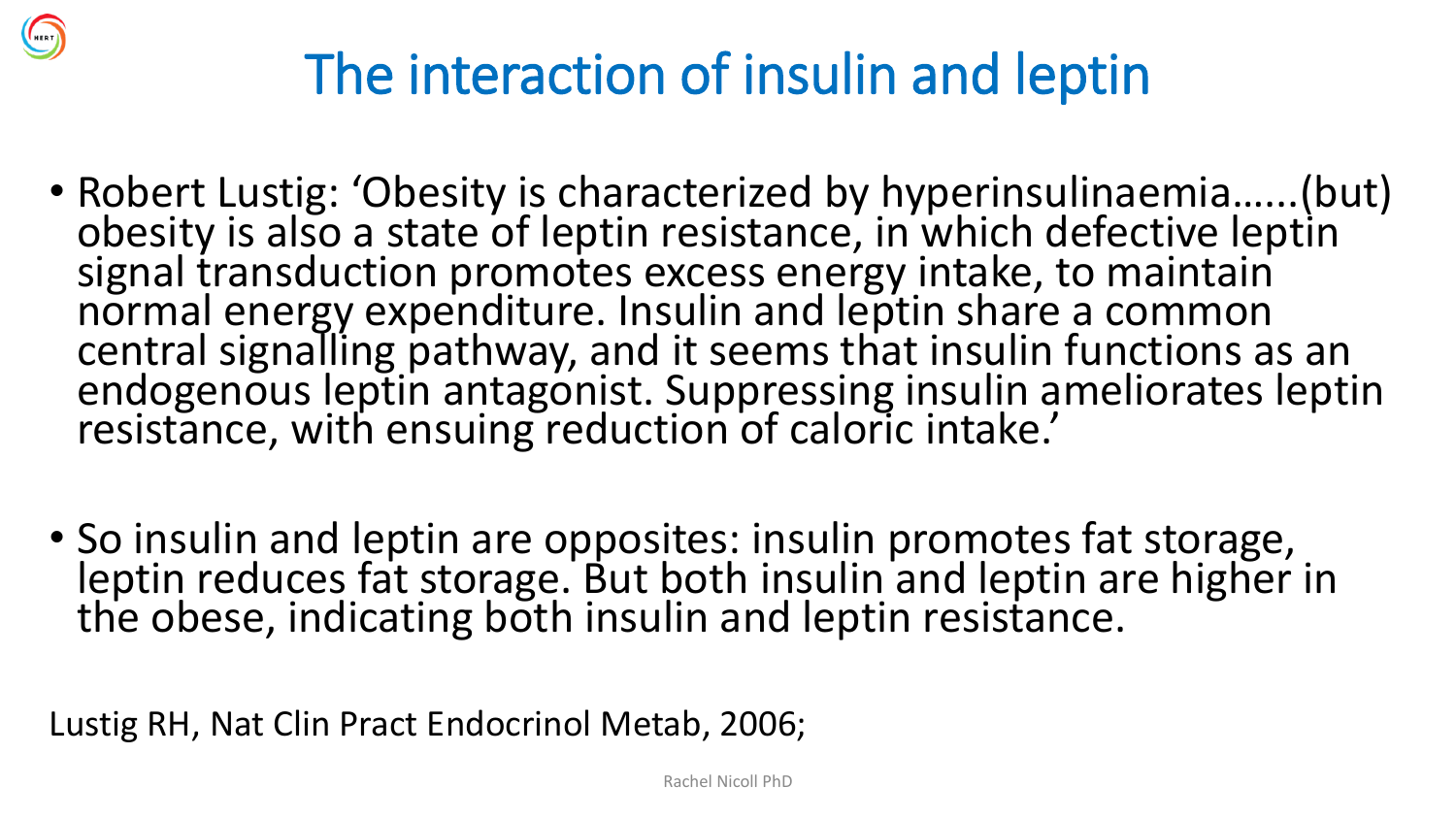#### What determines the insulin response?

- The blood sugar response is identical whether glucose is given orally or intravenously. But the insulin response to oral glucose is much more powerful and is independent of blood sugar level.
- This is contrary to common sense; intravenous doses are 100% bioavailable, whereas oral doses may be incompletely absorbed or partially deactivated by the liver before reaching the bloodstream.
- The insulin response to oral sugars is so much more powerful because the stomach and small intestine produce incretins in response to all foods. Incretins are hormones which increase insulin secretion by the pancreas. Since i/v glucose bypasses the GIT, incretins are not activated. The incretin effect accounts for 50-70% of insulin secretion following oral glucose.
- The incretin hormones are GLP-1 (glucagon-like peptide 1) and GIP (glucose-dependent insulinotropic polypeptide). They are secreted within minutes of food entering the stomach and peak secretion occurs at around 1 hour.
- The cephalic phase is another glucose-independent insulin secretion pathway. This acts by anticipation of food as soon as it enters the mouth. Merely placing food in the mouth and spitting it out will increase insulin secretion.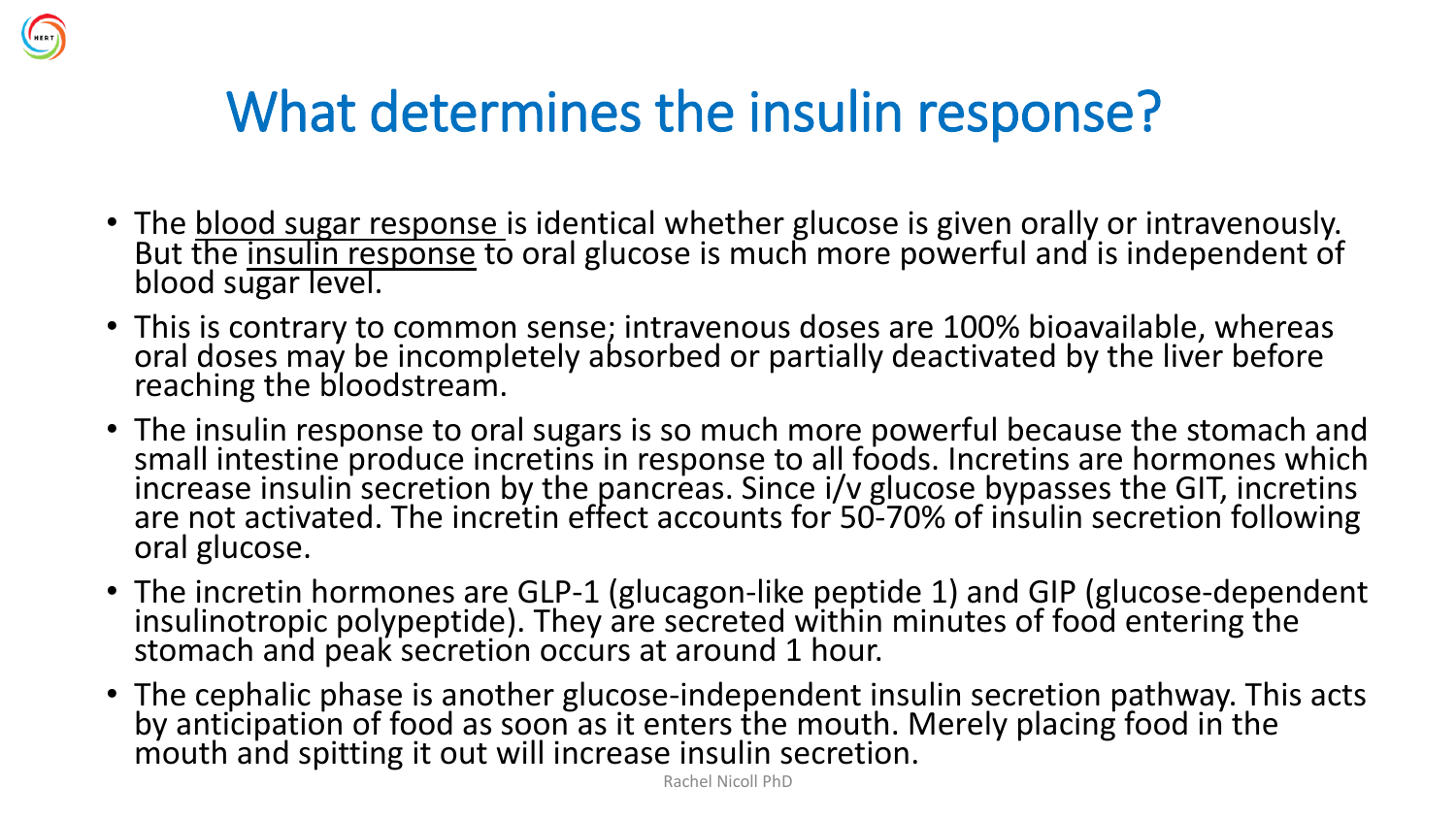

- All foods trigger incretin stimulation and food anticipation responses and raise blood glucose to some extent. Hence all foods contribute to insulin secretion and weight gain.
- But our relentless drive to eat 3 meals a day, not to mention 'grazing', means that insulin is kept fairly constantly triggered. So if we are not hungry, we should not eat.
- This is why, although some diets are more effective and healthier than others, ultimately all diets fail because we are continuing to eat, and therefore to secrete insulin.

Pal S, Br J Nutr, 2010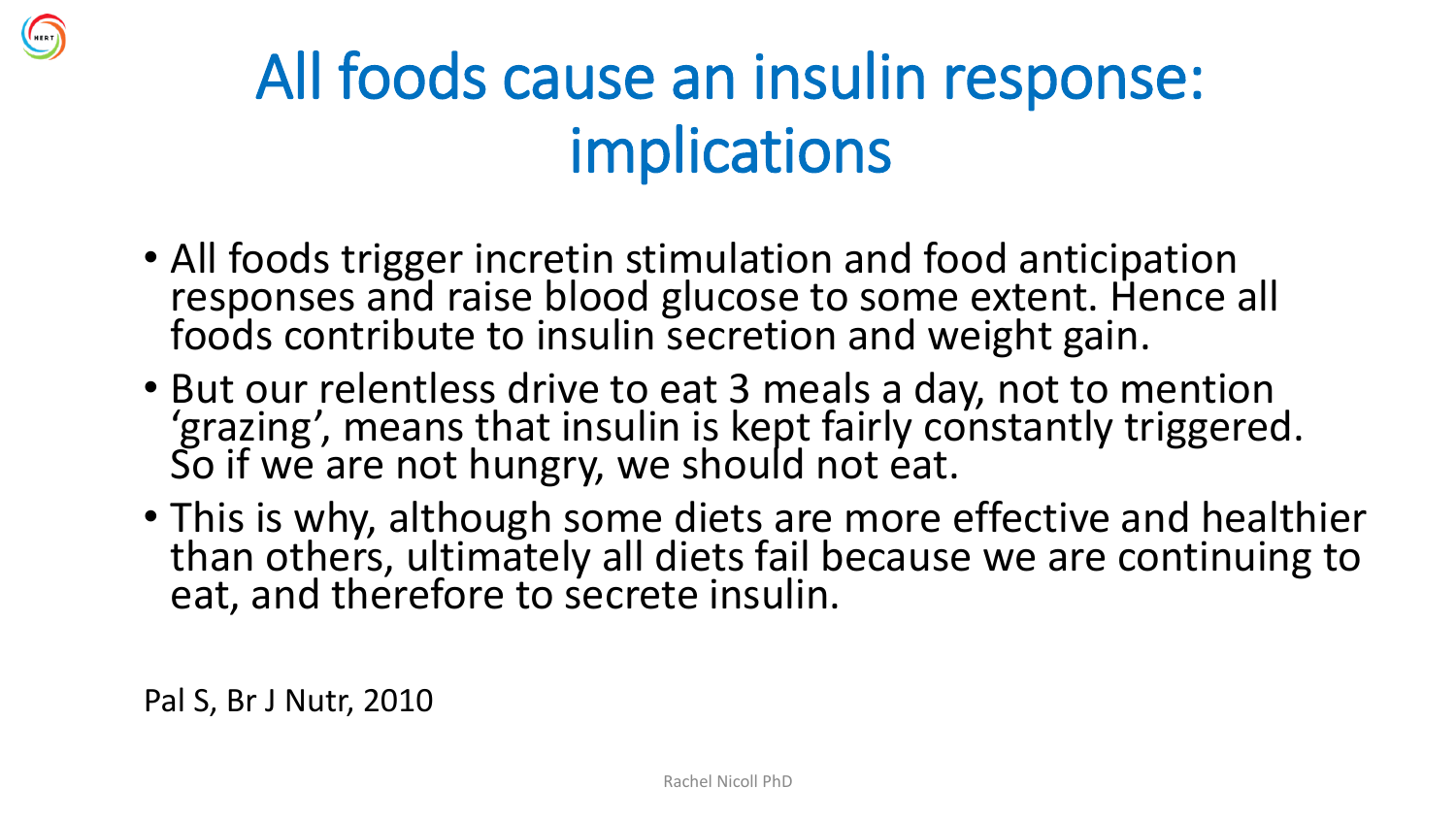

## The time factor is often ignored

- Conventional caloric theories of obesity state that losing weight is the same experience whether one has been obese for a year or 20 years (a calorie is a calorie). But it's not true. Long-standing obesity is much more difficult to treat than recent obesity.
- The reason for this is insulin resistance. And insulin resistance is at the root not just of obesity, but T2D, fatty liver, HBP, dyslipidaemia, heart disease, cancer.
- Kong et al: The degree of weight loss during caloric restriction is inversely associated with baseline insulin resistance, i.e more insulin resistance = less weight loss. The degree of weight regain thereafter is positively associated with baseline insulin resistance, i.e, more insulin resistance = more weight regain.

Kong LC, Am J Clin Nutr, 2013;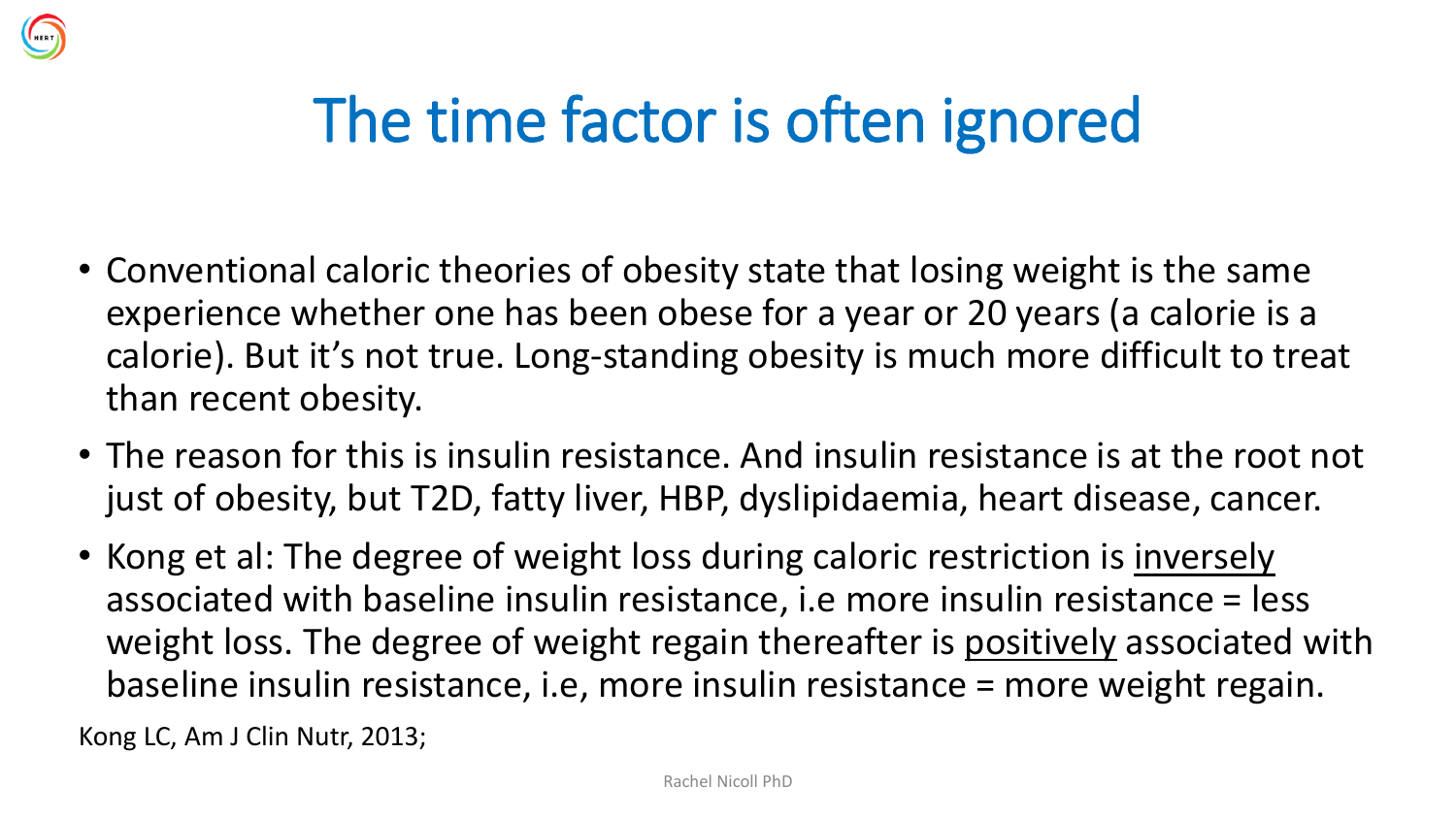

- There are 2 requirements for development of insulin resistance. High insulin levels and a constant blood glucose stimulus to secrete insulin.
- It is no coincidence that obesity did not develop all the time we ate 3 strict meals a day, when periods of increased insulin secretion were balanced by periods of fasting.
- A US survey showed that in 1977 most people ate 3 times per day but by 2006 most people were eating 5-6 times per day. The average time between eating dropped 30% from 271 minutes to 208 minutes. To counter the proponents of grazing, those surveyed had a higher energy intake as a result of continual snacking.
- Do we think the situation might have improved in 2021?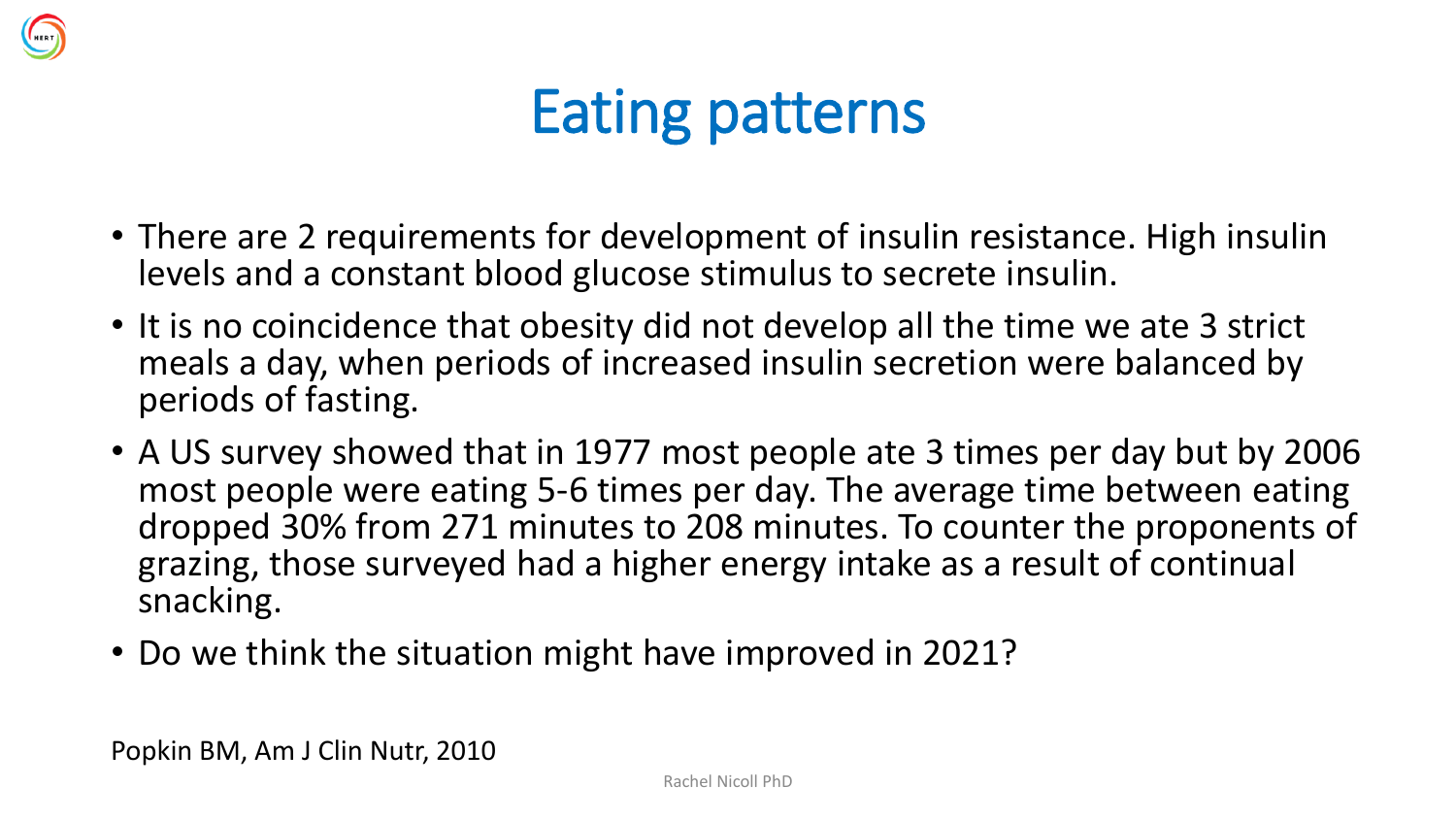

- 'Resistance' or 'tolerance' is not a new phenomenon, c.f. antibiotic resistance, drug resistance. When there is a prolonged and excessive exposure to any substance, the body reacts by downregulating the receptors in an attempt to return the body to its original state (homeostasis).
- So when there is prolonged exposure to insulin, the insulin receptors downregulate, letting a little glucose into the cell but not a sufficient amount. The body detects that it has too little glucose in the cell and too much in the blood, so it signals the pancreatic β-cells to produce more insulin.
- So prolonged high insulin causes insulin resistance. But it also causes higher insulin levels – a positive feedback loop, aka a vicious cycle! The longer the cycle continues, the worse it becomes. This is why obesity is more difficult to reverse the longer the patient has been obese.
- Once insulin resistance has developed, it is completely independent of diet and exercise; it is dependent only on insulin secretion.
- Not willpower. Not caloric intake. Not exercise. Insulin resistance.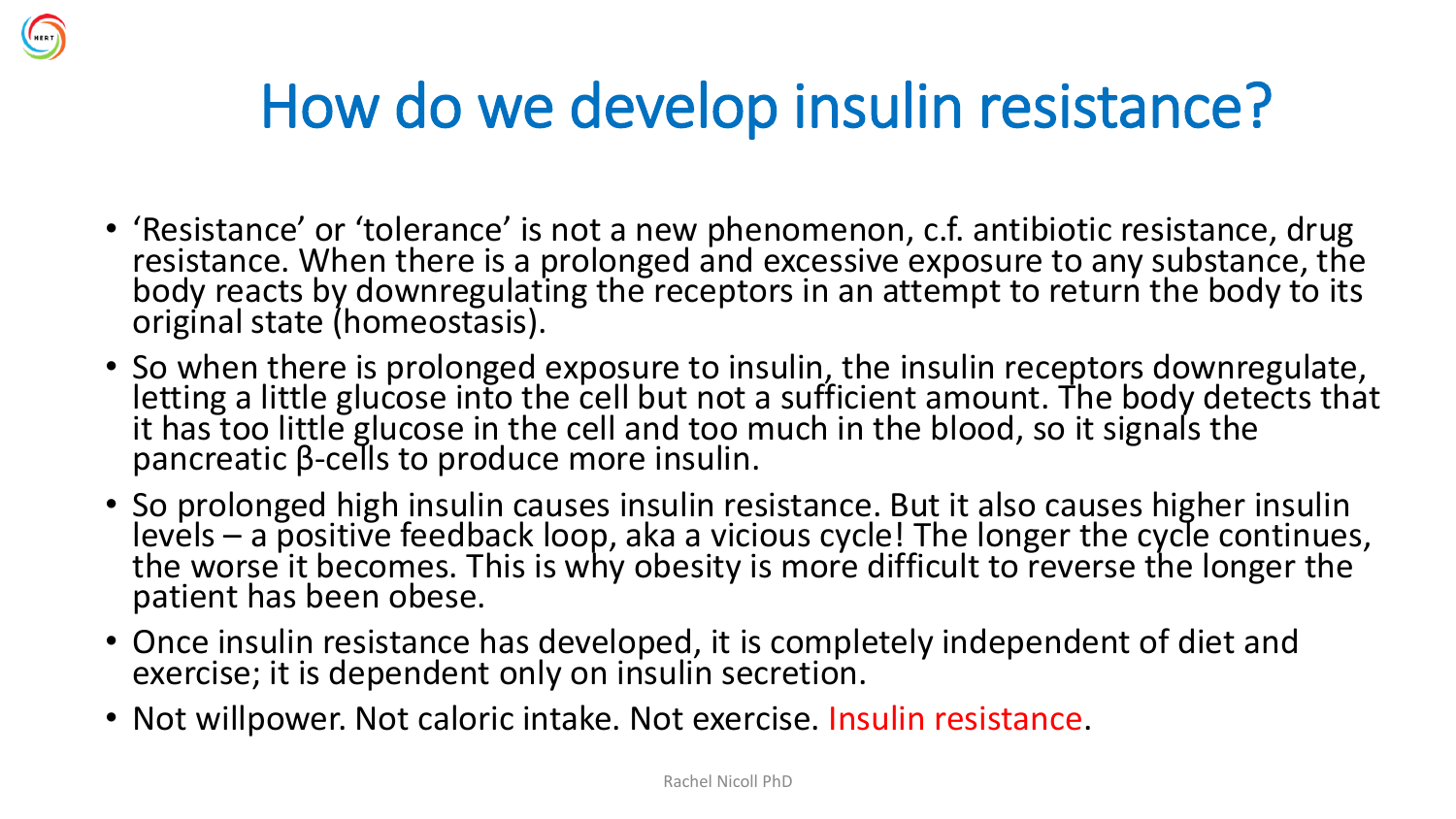

- A study simulating the effect of an insulinoma showed that 40 hour insulin infusions in normal healthy volunteers increased insulin resistance by 15%.
- Similarly, a 96 hour insulin infusion reduced insulin sensitivity by up to 40%. The authors commented: 'These findings indicate that hyperinsulinaemia should be considered, not only as a compensatory response to insulin resistance, but also as a self-perpetuating cause of the defect in insulin action'.
- And what about T2D patients? Patients started on insulin treatment for 6 months showed very well-controlled blood glucose but there was a measurable correlation between insulin dose and degree of insulin resistance. The patients also gained a mean 19lbs (8.7kg) from baseline in 6 months!
- The authors commented: 'This degree of metabolic improvement, however, requires large doses of exogenous insulin to overcome peripheral insulin resistance and results in greater hyperinsulinemia with progressive weight gain.'

Rizza RA, Diabetologia, 1985; Del Prato S, Diabetologia, 1994; Henry RR, Diabetes Care, 1993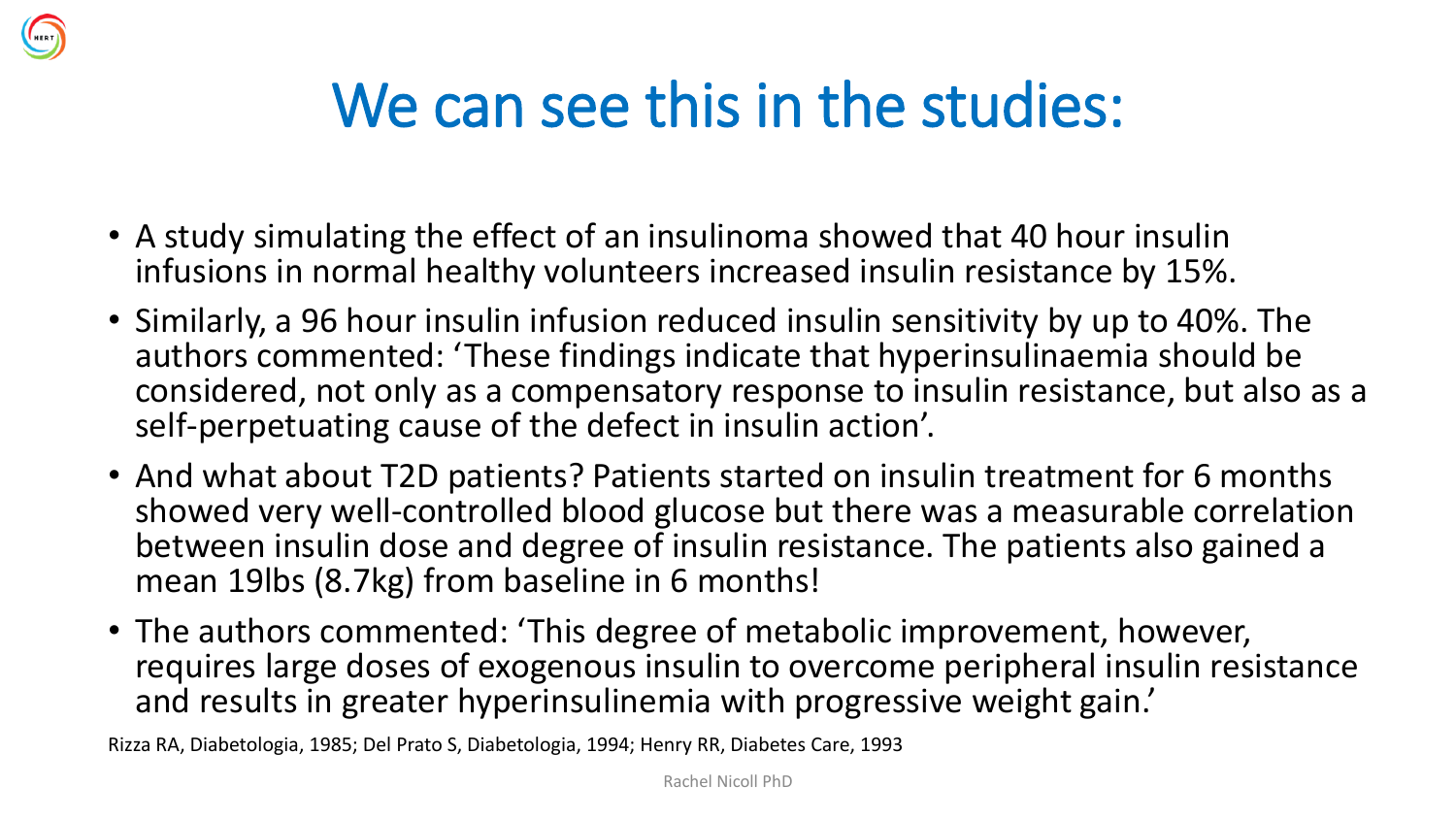## So how did the insulin receptor's prolonged exposure to insulin start?

- There are many possible causes.
- The first, and most obvious, is a continual intake of sugar and/or refined carbs, which keep blood glucose elevated, causing continual secretion of insulin.
- But there are other possibilities….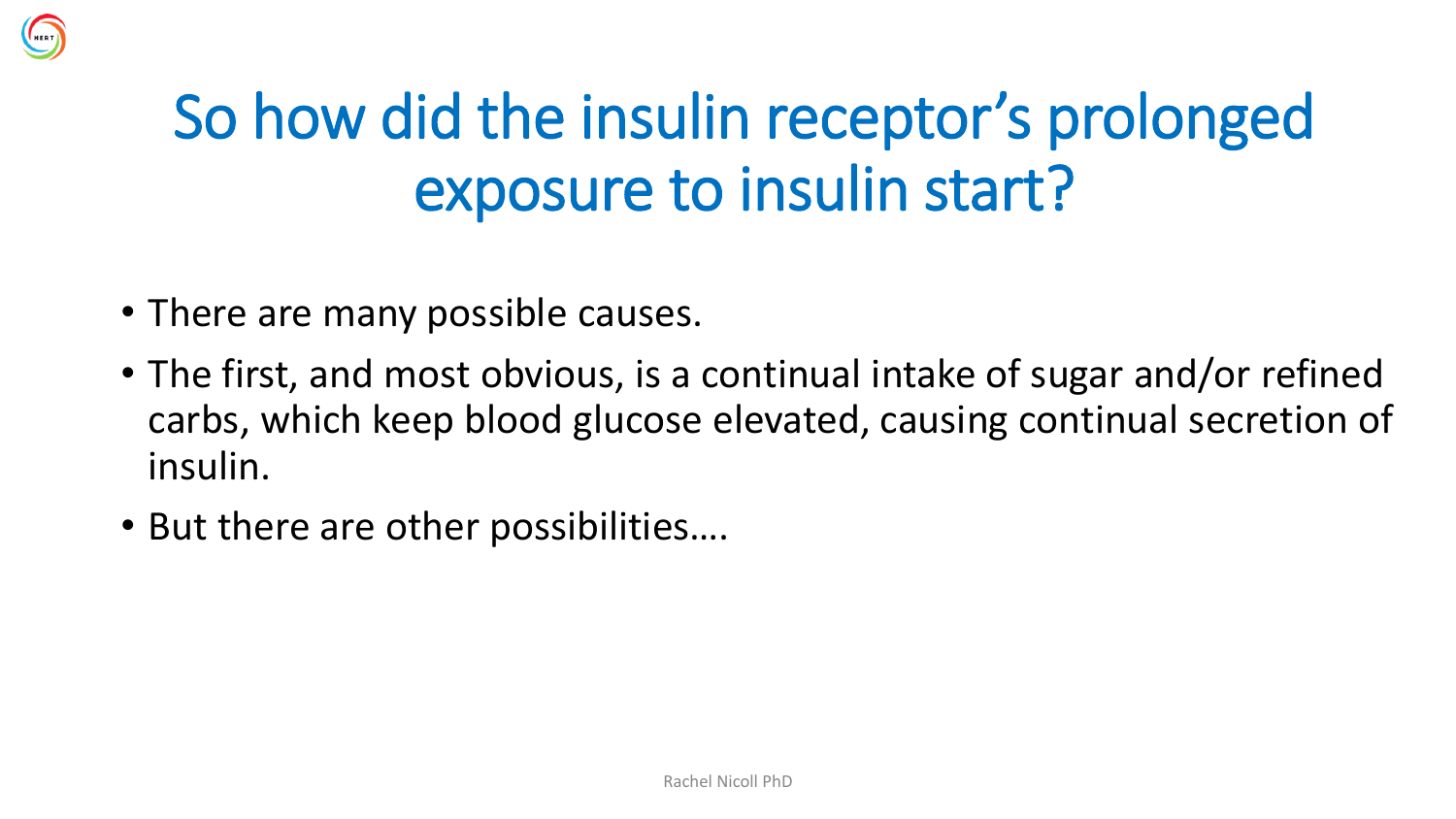#### The microbiome

This research is still in its infancy but nevertheless studies have shown that:

- The balance of *bacteroidetes* and *firmicutes* changes with BMI through release of lipopolysaccharides. In obese mice, the *firmicutes phylum* dominates the microbiome, which is notably different from that of lean mice, and diversity is greatly reduced.
- Several Lactobacillus and Lactococcus species are particularly associated with obesity and metabolic disorders.
- Imbalanced microbiota (from *E. coli* or *H. pylori* infection) induce increased BMI and desire for sugary foods through metabolic endotoxaemia. Dysbiosis is thought to affect metabolism through activating inflammatory pathways, impacting gut hormone secretion and altering SCFA production and the bile acid profile.
- A change in diet can shift the composition of the microbiome in as little as 24 hours.
- Cyclical changes in the microbiome from feeding/fasting rhythms contribute to the diversity of gut microflora, generally acknowledged to be beneficial, but are dampened in diet-induced obesity.
- Probiotics can help reduce insulin resistance and improve carbohydrate metabolism.

Udayappan SD, Clin Exp Immunol, 2014; Shen J, Mol Aspects Med, 2013; Zarrinpar A, Cell Metab, 2014; Zarrinpar A, Trends Endocrinol Metab, 2016; Saez-Lara MJ, Int J Mol Sci, 2016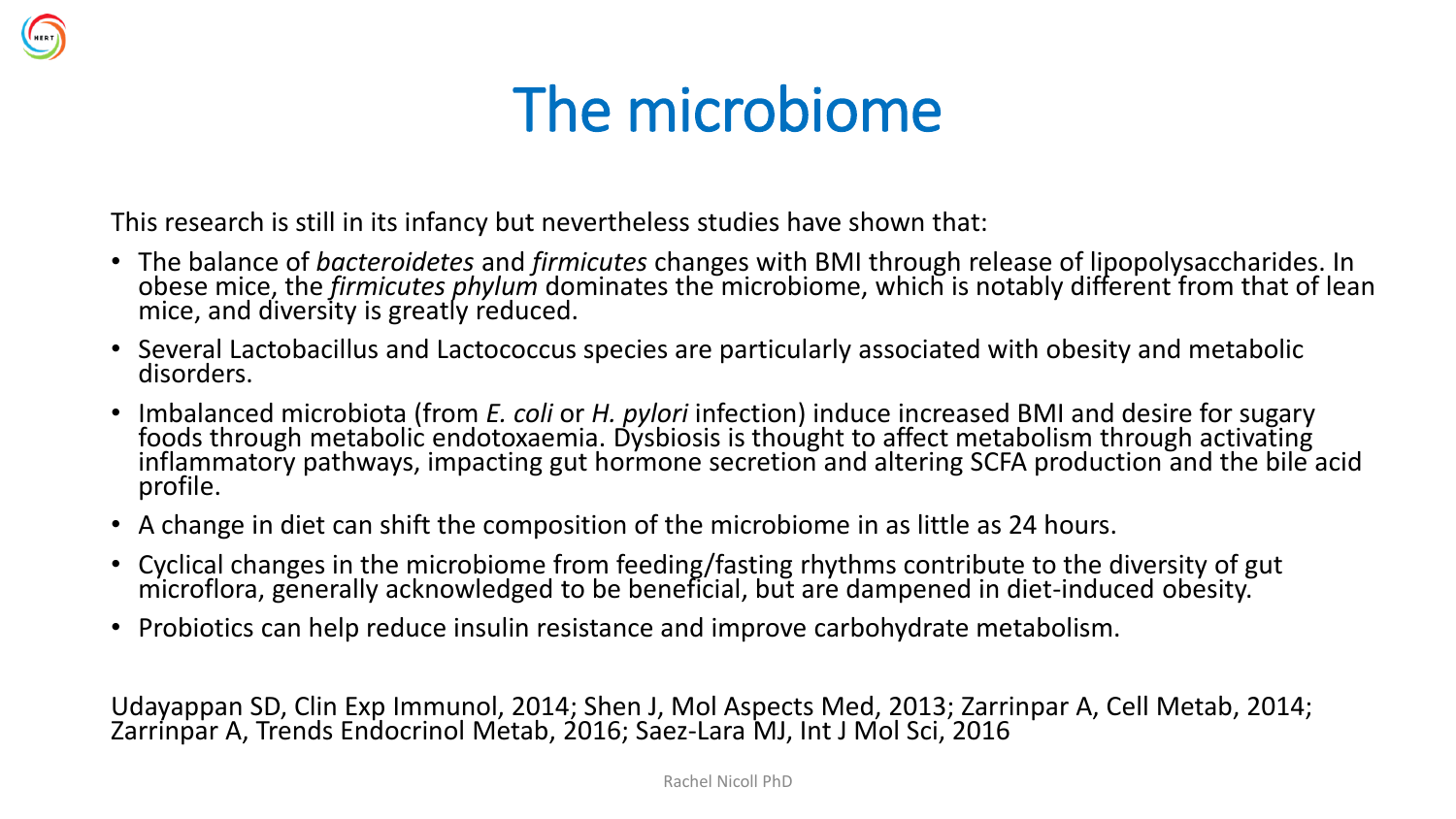

#### Environmental toxins

- It is not ethical to carry out RCTs of environmental toxins in humans so we must rely on observational studies and animal experiments.
- Observational studies show an association between insulin resistance and serum concentrations of persistent organic pollutants (POPs): polychlorinated dibenzodioxins, dibenzofurans, phthalates, dioxins, mercury and manganese.
- Animals trials have shown that insulin resistance can be caused by POPs, including pesticides and particulate matter (air pollution).
- Environmental toxins causing insulin resistance are mostly EDCs, which bind to insulin receptors through molecular mimicry.

Jaacks LM, Environ Int, 2015; Batista TM, PLoS One, 2012; James-Todd T, Environ Health Perspect, 2012; Ruzzin J, Environ Health Perspect, 2010; Bolton JL, Brain Behav Immun, 2014; Lasram MM, Environ Toxicol Pharmacol, 2014; Schumacher L, J Appl Toxicol, 2017; Ibrahim MM, PLoS One, 2011; Batista TM, PLoS One, 2012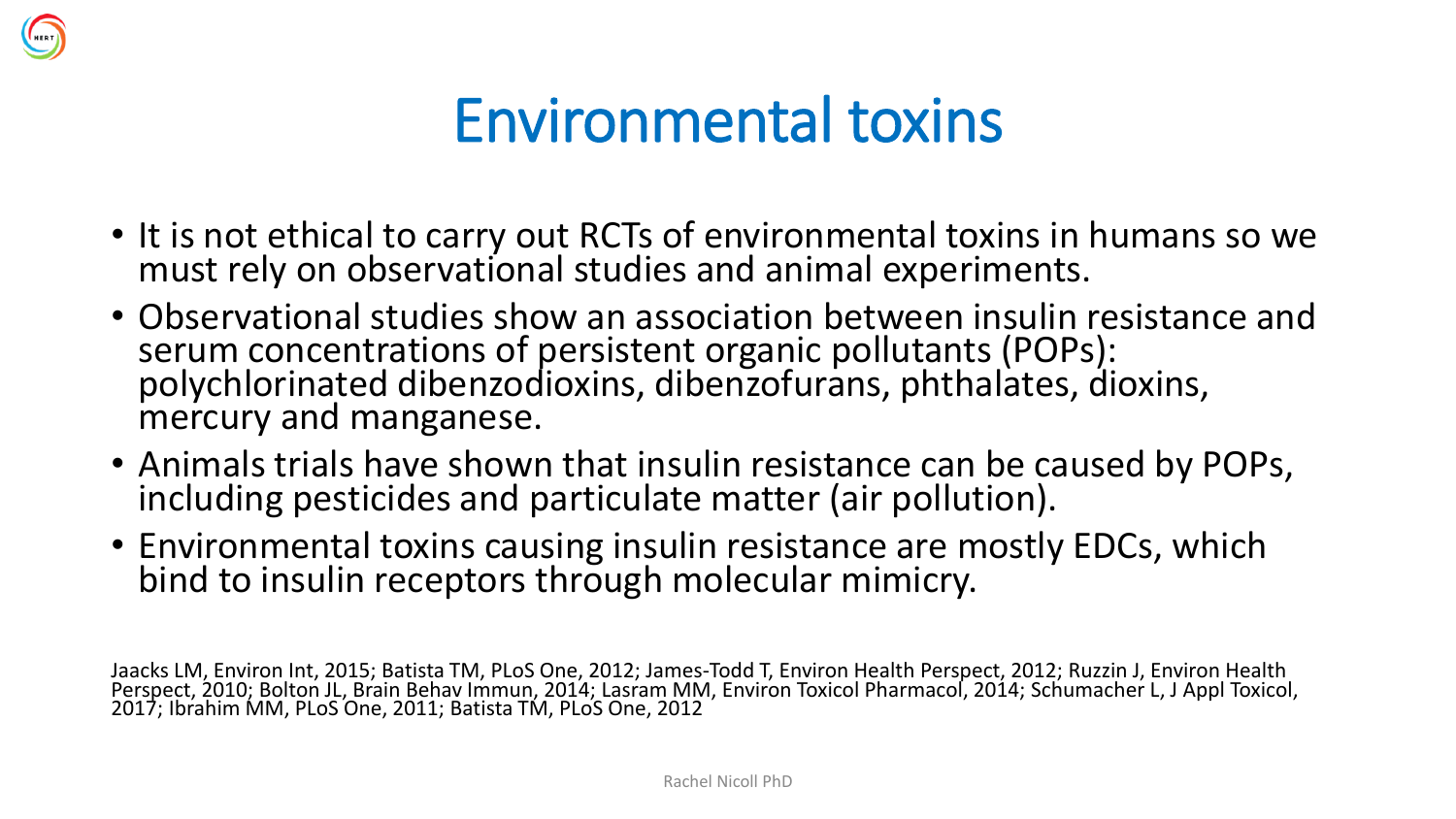#### Diabetes: studies of intensive glucose control

• The Accord Study

**HERT** 

- The VADT Study
- The ORIGIN Study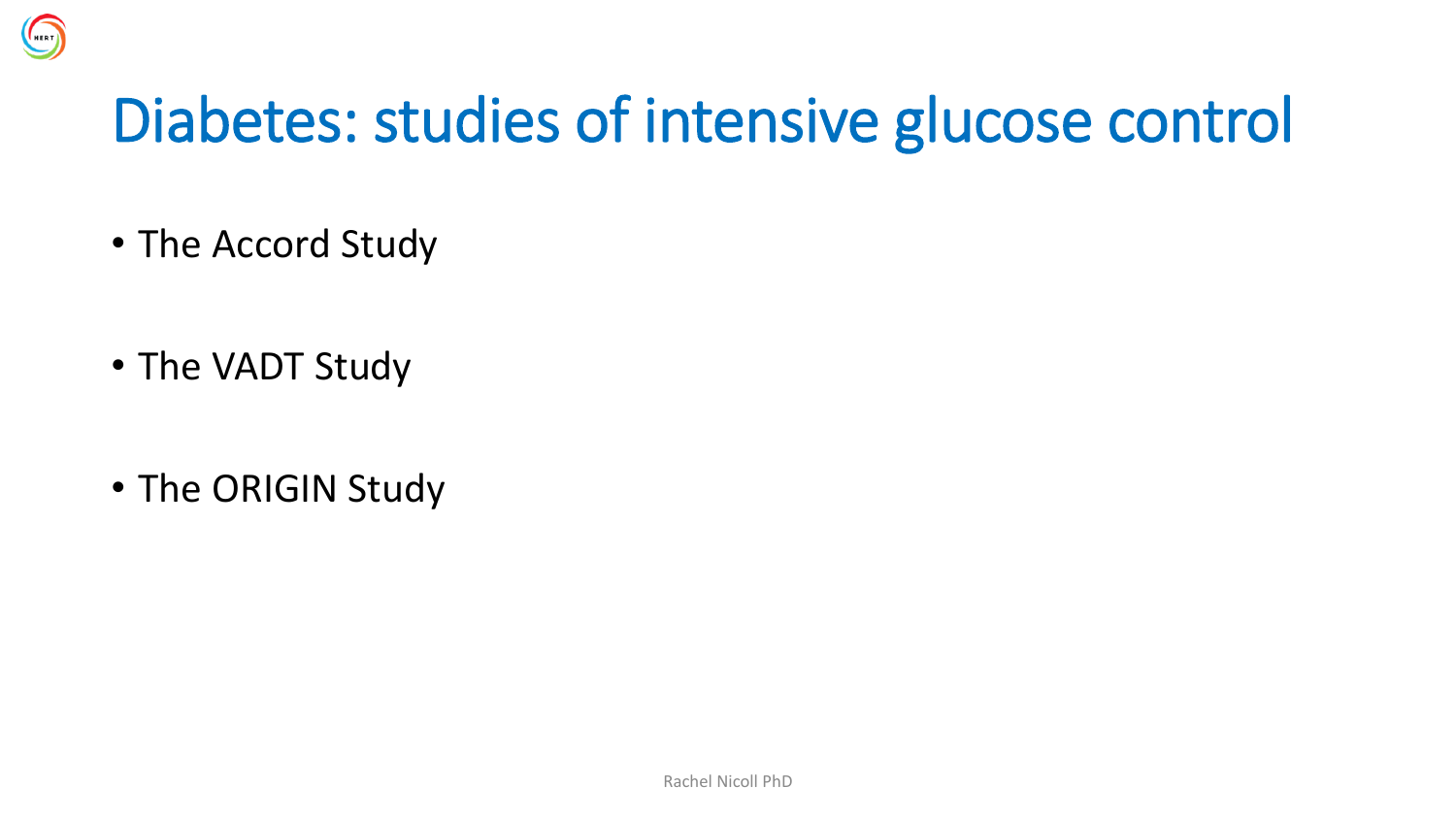

#### The ACCORD Study

- Action to Control Cardiac Risk in Diabetes (ACCORD) was an RCT of 10,000 patients funded by the US NIH to study the effects of intensive glucose control.
- It was highly successful in lowering HbA1c from 7.5% to 6.5%.
- But the trial was ended prematurely in 2008 when it became clear that the mortality rate in the intervention group was 22% higher than in the untreated control group. This represents 1 unnecessary death for every 95 patients treated.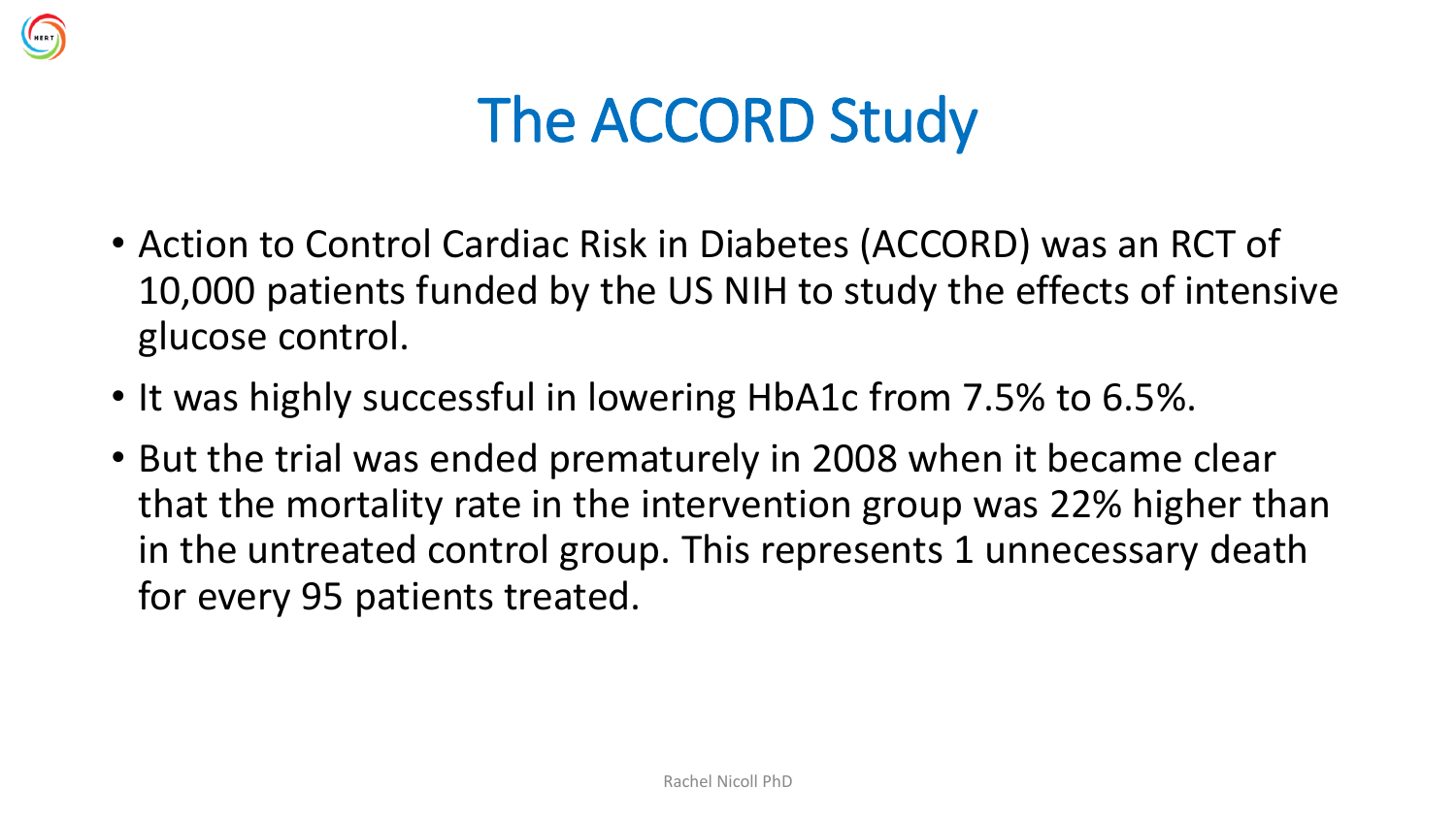

#### Other RCTs

- Veterans' Affairs Diabetes Trial (VADT): RCT of 1700 adults on intensive glucose-lowering medication vs placebo to determine the effect on CHD events and renal or eye disease.
- No significant effect on any outcome.
- Outcome Reduction with Initial Glargine Intervention (ORIGIN): RCT of >12,000 pre-diabetics treated with early insulin vs placebo to determine the effect on CVD, CV mortality, stroke, peripheral vascular disease and eye disease.
- No significant effect on any outcome.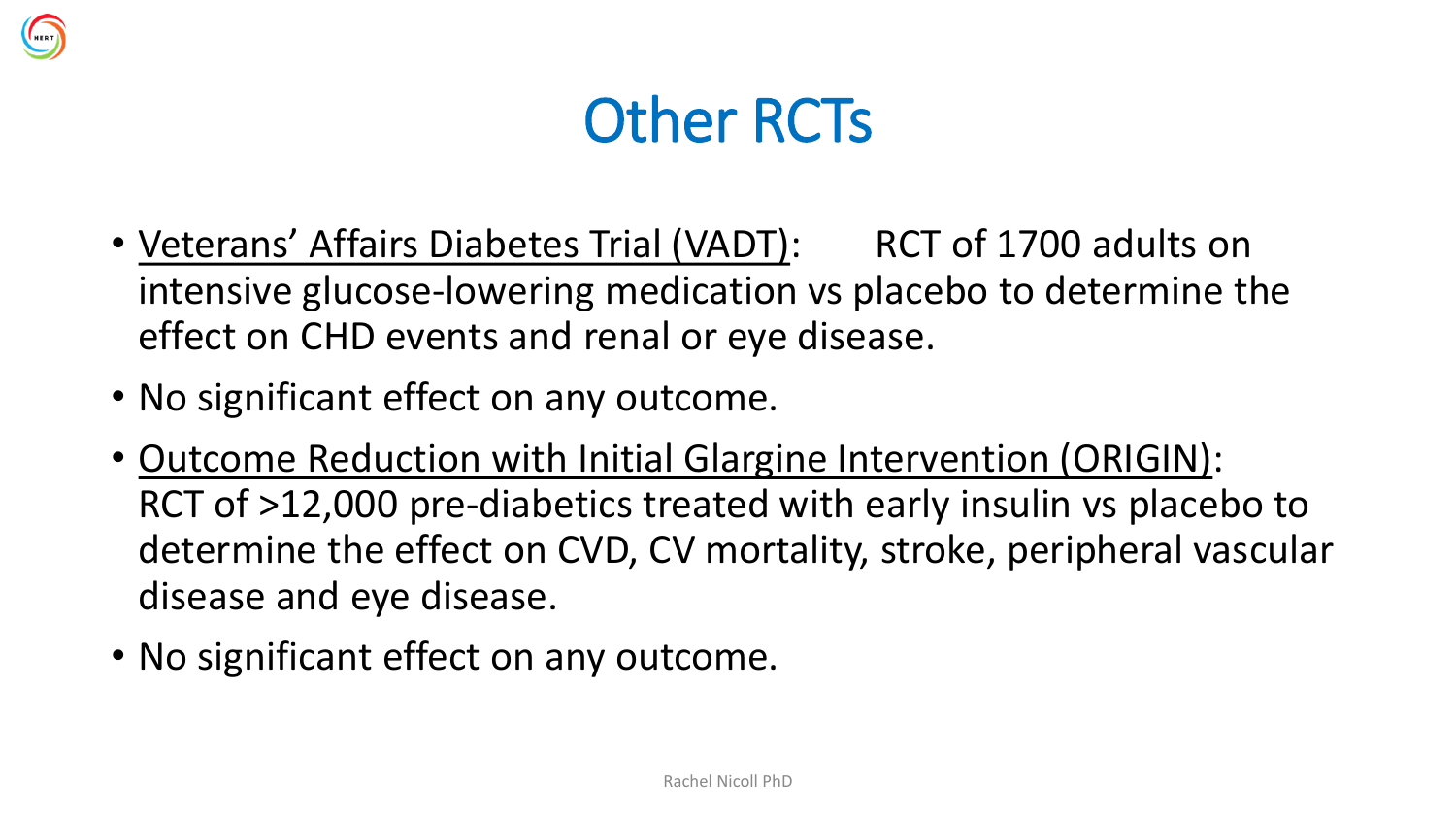

- A new type of drug (Empaglifozin) works by inhibiting the sodiumglucose transporter (SGLT2) and forcing patients to urinate out the glucose.
- This was tested in an RCT called EMPA-REG to test for CVD and renal outcomes and showed significant reductions of 14% for all-cause mortality, MI or stroke and 38% for CVD mortality. Similar results for kidney disease. But it has its adverse effects…..
- Yeast infections and carb cravings likely to make patients top up the depleted glucose levels!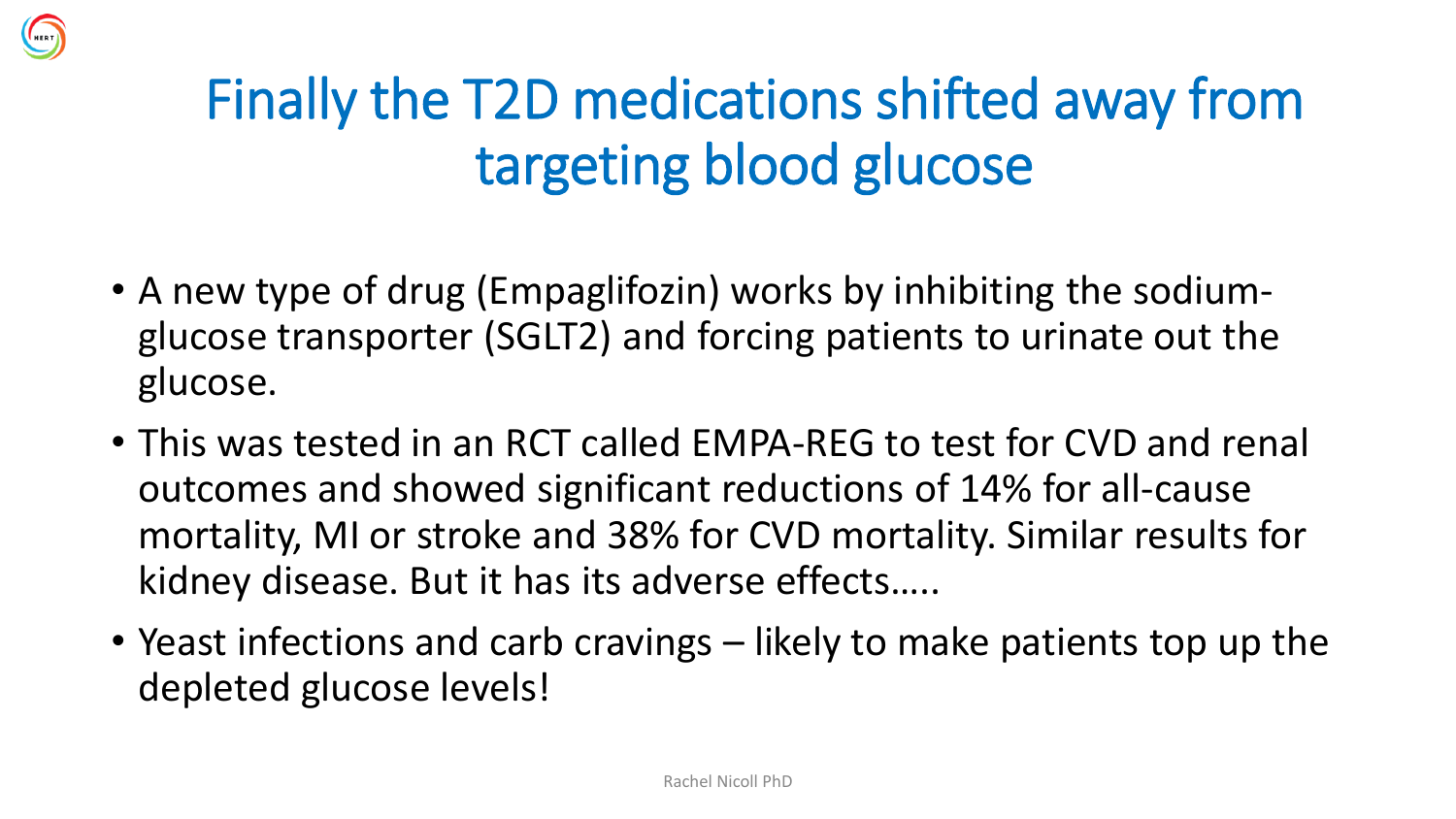## When in doubt, study the Pima Indians

- The Pima Indians have the highest rates of diabetes and obesity in North America. An estimated 50% of adults are obese and of these, 95% have T2D. The Pima Indians also live in abject poverty.
- Evidence suggests that the ancestral way of life kept them extremely lean and healthy. But then refined sugar and white flour appeared in the diet because they could be kept at room temperature without spoilage.
- By the 1950s, obesity was widespread among all native American populations, decades before the current epidemic among non-native Americans began.
- Was this due to driving instead of walking, playing computer games instead of football?
- No, Pima Indians did not have vehicles or computer games in the 1950s.
- Was it down to the arrival of fast food and burger bars? No, Pima Indians did not have access to fast food and burger bars in the 1950s.
- They only had access to refined sugar and white flour.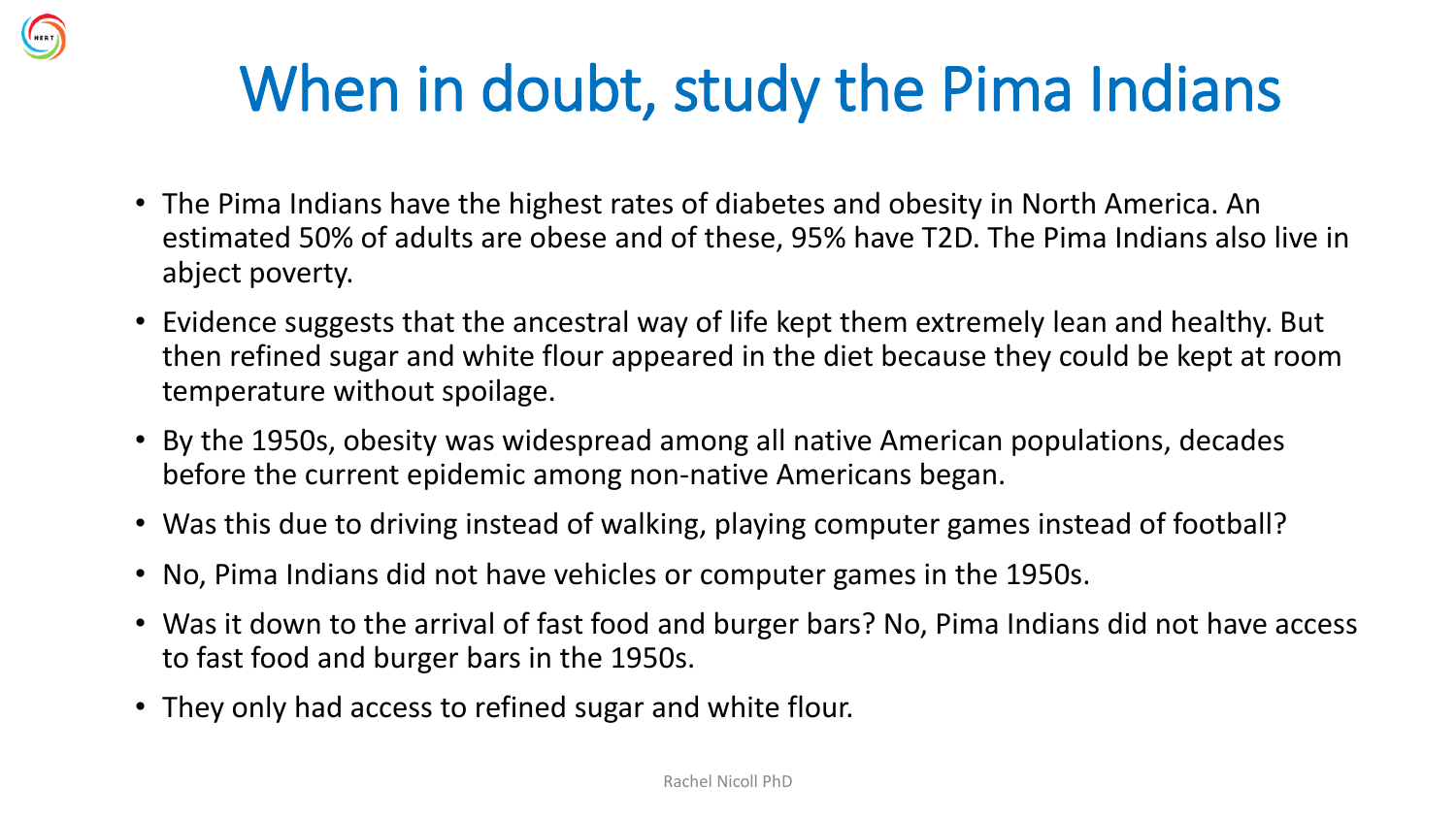

- Bariatric surgery: the ultimate cure for obesity and T2D
- Highly successful in reversing obesity and T2D.....at least in the short term. The stomach reduction causes nausea and vomiting with over-eating, effectively preventing a return to old eating habits.
- But….over the long term, the stomach slowly expands again if larger portion sizes are consumed and patients can then resume their old eating habits.
- This alone demonstrates that T2D is reversible, it is not inevitably progressive.
- Bariatric surgery is thought to work by altering the gut hormones. This may be a factor but….
- Comparison studies of bariatric surgery vs the CR imposed immediately after surgery (but without the surgery) show that weight loss and T2D reversal is identical, i.e. don't bother with the surgery!